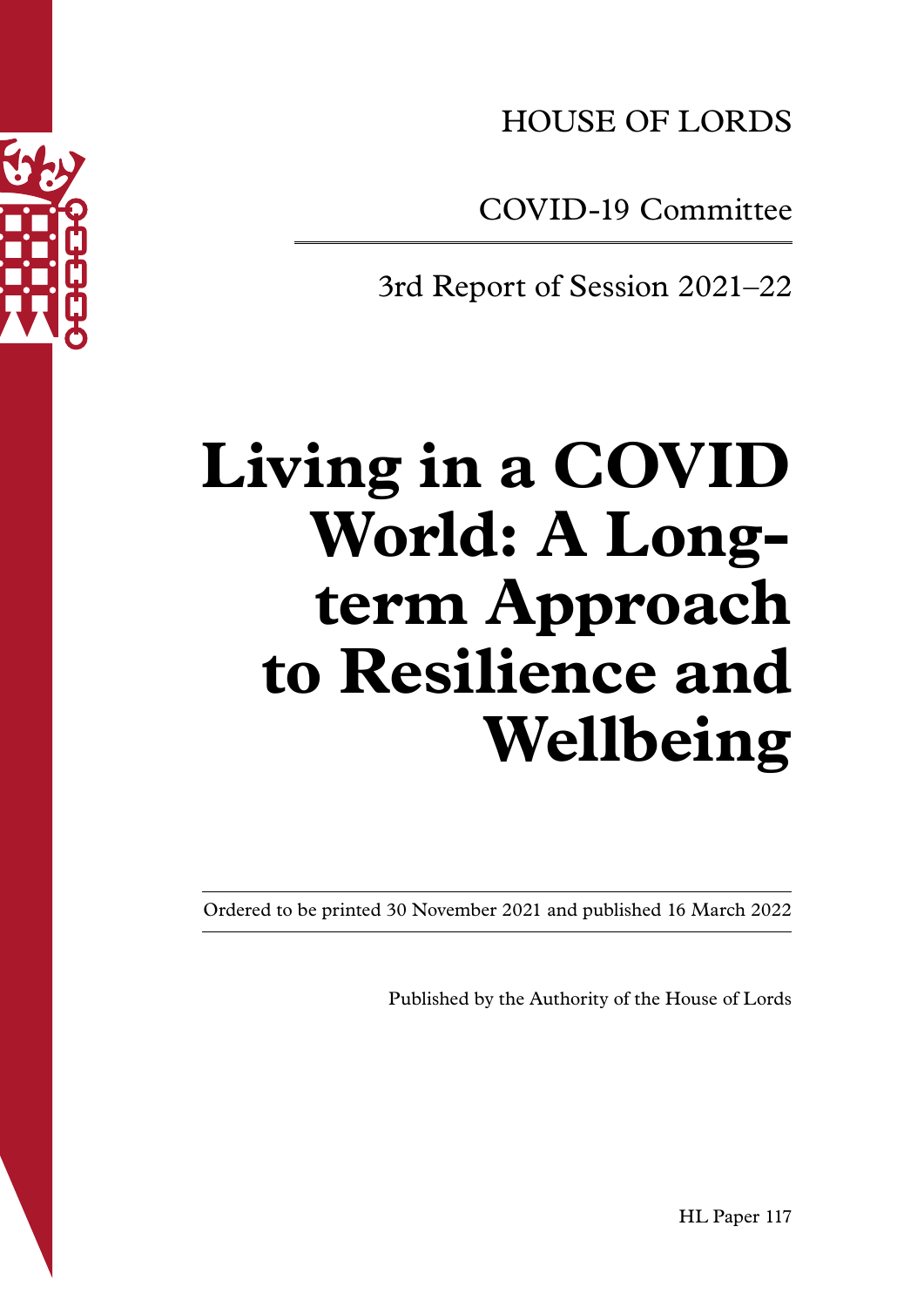#### *COVID-19 Committee*

The Select Committee on COVID-19 was appointed on 13 May 2021 to consider the long-term implications of the COVID-19 pandemic on the economic and social wellbeing of the United Kingdom

#### *Membership*

The Members of the Select Committee on COVID-19 are:

| Lord Alderdice                        | <b>Baroness Jay of Paddington</b> |
|---------------------------------------|-----------------------------------|
| <b>Baroness Benjamin</b>              | Baroness Lane-Fox of Soho (Chair) |
| Lord Elder                            | Baroness Morgan of Cotes          |
| <b>Baroness Fraser of Craigmaddie</b> | <b>Lord Pickles</b>               |
| Lord Hain                             | Baroness Young of Hornsey         |
| <b>Lord Harris of Haringey</b>        |                                   |

#### *Declaration of interests*

See Appendix 1.

A full list of Members' interests can be found in the Register of Lords' Interests: <https://members.parliament.uk/members/lords/interests/register-of-lords-interests>

#### *Publications*

All publications of the Committee are available at: <https://committees.parliament.uk/committee/460/covid19-committee/publications/>

#### *Parliament Live*

Live coverage of debates and public sessions of the Committee are available at: [http://www.](http://www.parliamentlive.tv) [parliamentlive.tv](http://www.parliamentlive.tv)

#### *Further information*

Further information about the House of Lords and its Committees, including guidance to witnesses, details of current inquiries and forthcoming meetings is available at: <http://www.parliament.uk/business/lords>

#### *Committee staff*

The staff who worked on this inquiry were Megan Jones (Clerk) and Alex McMillan (Clerk) and Nicola Rivis (Committee Operations Officer). Polly Mackenzie was the Specialist Adviser to the Committee.

#### *Contact details*

All correspondence should be addressed to the Select Committee on COVID-19, Committee Office, House of Lords, London SW1A 0PW. Telephone 020 7219 6635. Email hlcovid19cmttee@parliament.uk

#### *Twitter*

You can follow the Committee on Twitter: [@HLCOVID19Com](http://www.twitter.com/handle)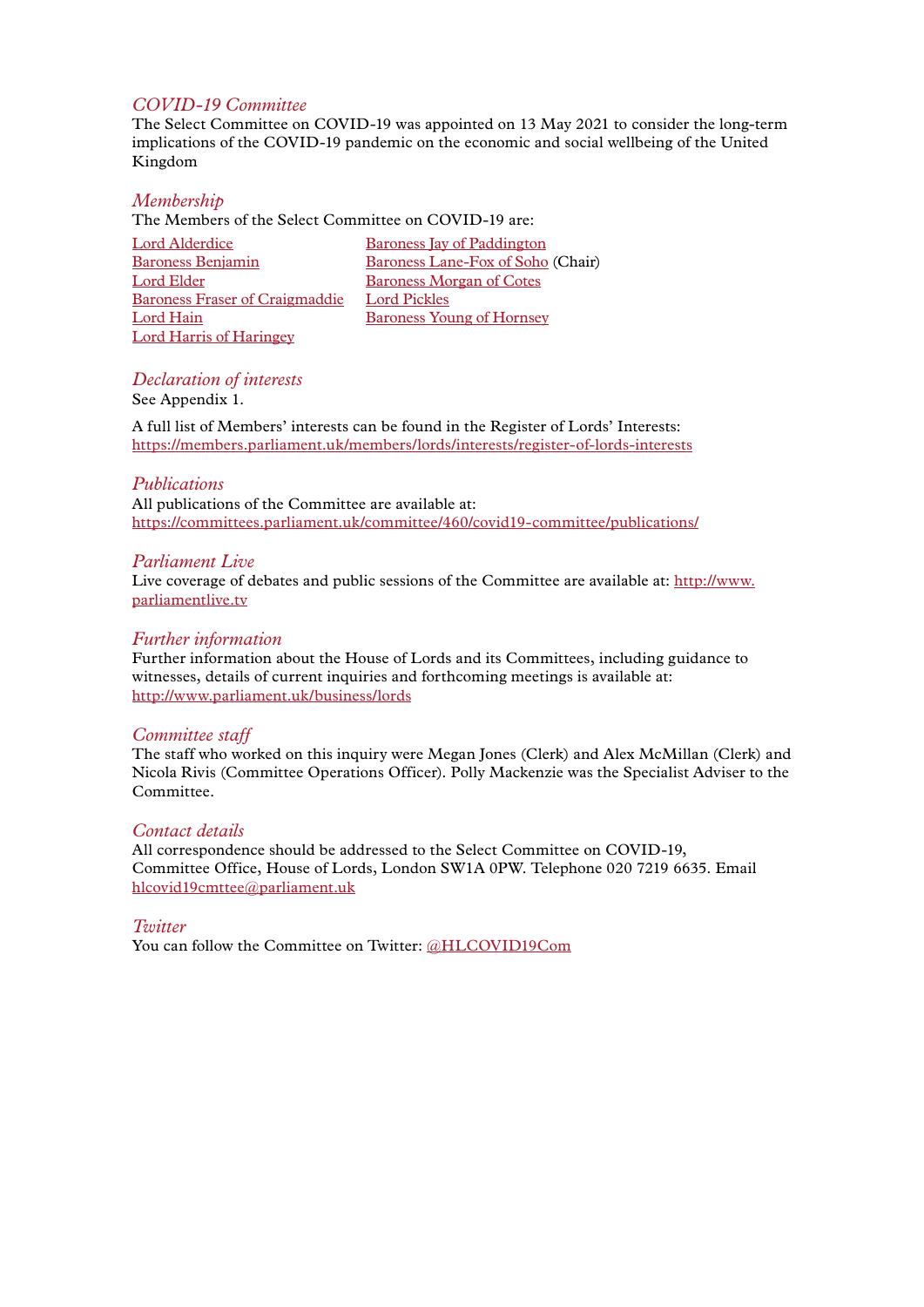|                                                                                                                                                                                                                                      | Page                                   |
|--------------------------------------------------------------------------------------------------------------------------------------------------------------------------------------------------------------------------------------|----------------------------------------|
| Summary                                                                                                                                                                                                                              | 2                                      |
| <b>Chapter 1: Introduction</b>                                                                                                                                                                                                       | 5 <sup>5</sup>                         |
| Chapter 2: Pandemic effects: Accelerating an era of change                                                                                                                                                                           | 8                                      |
| Chapter 3: Resetting the state: Building a resilient nation<br>Resilience<br>Inequality—financial and digital exclusion<br>Poor public health<br>Unequal social capital<br><b>Information systems</b><br>Governing for the long-term | 10<br>10<br>10<br>10<br>11<br>11<br>12 |
| Wellbeing                                                                                                                                                                                                                            | 13                                     |
| <b>Chapter 4: The role of Select Committees</b>                                                                                                                                                                                      | 15                                     |
| <b>Chapter 5: Beyond Digital—Planning for a Hybrid World</b>                                                                                                                                                                         | 18                                     |
| <b>Chapter 6: The Long-term Impact of the Pandemic on Parents</b><br>and Families                                                                                                                                                    | 20                                     |
| <b>Chapter 7: Towns and Cities: Local Power is the Path to Recovery</b>                                                                                                                                                              | 23                                     |
| <b>Summary of Conclusions and recommendations</b>                                                                                                                                                                                    | 26                                     |
| Appendix 1: List of Members and declarations of interest                                                                                                                                                                             | 30                                     |
| Evidence is published online at https://committees.parliament.uk/<br>committee/460/covid19-committee/publications/ and available for<br>inspection at the Parliamentary Archives (020 7219 3074).                                    |                                        |

Q in footnotes refers to a question in oral evidence.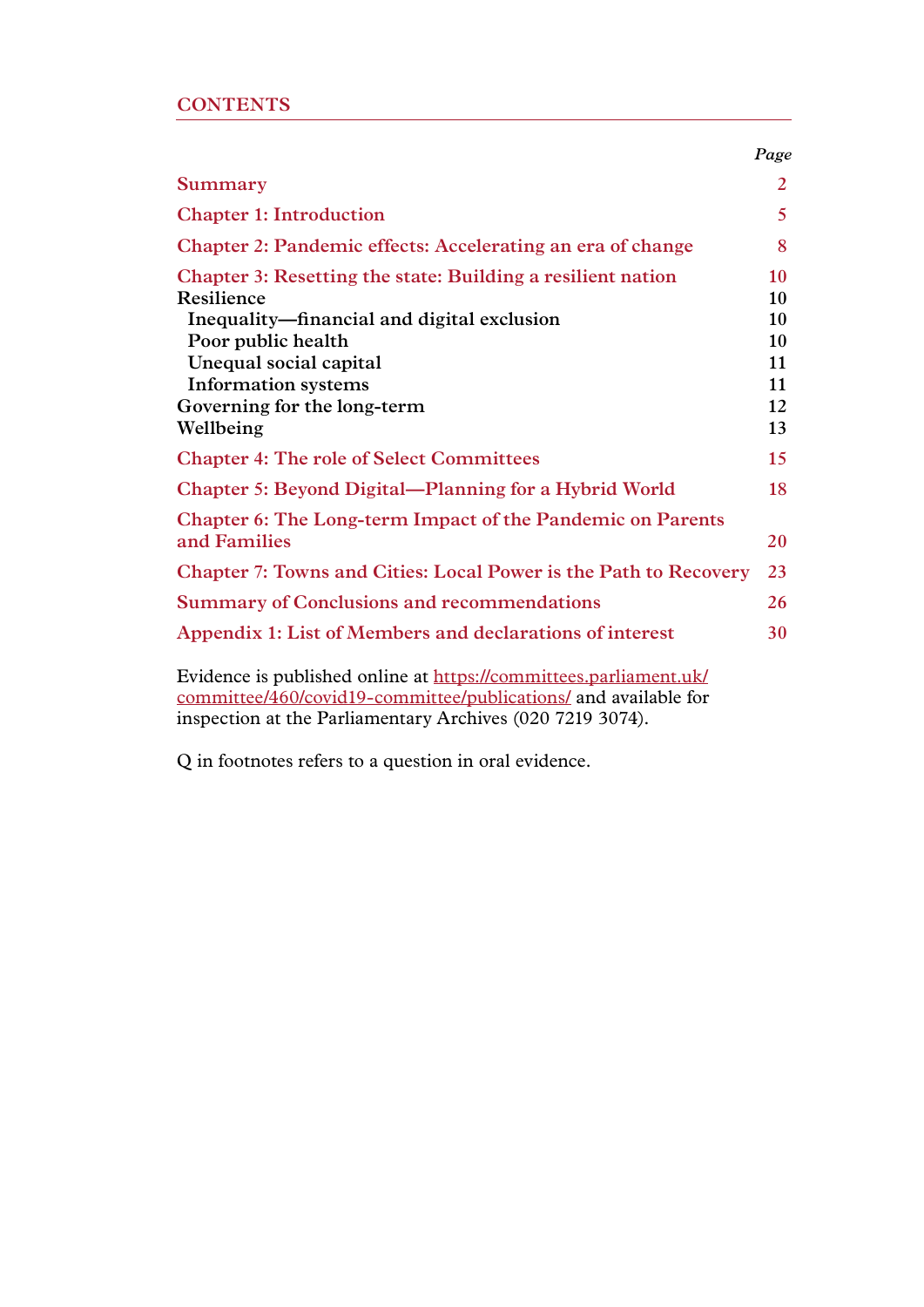# <span id="page-3-0"></span>**SUMMARY**

The immediate impact of the COVID-19 pandemic on our individual lives, wider society and the entire world, cannot be overestimated. Millions of lives have been lost, millions of people have been infected, and whole countries have been plunged into lockdown. Nevertheless, it is sobering to realise that, despite its devastation, the COVID-19 pandemic may only be a relatively small upheaval, compared to other catastrophes that we may face in the future. The pandemic is a wake-up call: we now need a drastic overhaul of our approach to resilience and preparedness so that we are more ready to face future disasters.

One of the biggest lessons for us as a Committee, and for the wider world, is that the impact of the pandemic on our individual lives, our communities, and society as a whole, is far-reaching, profound and permanent. When this Committee was established, in the early days of the pandemic, we were focused, like most people, on imagining a post-pandemic world.<sup>1</sup> It is now clear that we will never be entirely free of COVID-19 and that post-pandemic the world will be very different. Instead, we must adapt our lives, and world, to the economic, social and health consequences of the pandemic.

Despite our best efforts to focus on the long-term impact of the pandemic, it has been almost impossible for us, and our witnesses, to disentangle the everchanging reality of living through a global pandemic from its potential longterm consequences. As we are still facing new COVID-19 variants, fluctuating daily death rates, hospitalisation rates and case rates, it seems far too early to predict how the economic and social consequences of the pandemic will unfold in the future. Moreover, it has been impossible to fully unravel the impact of the pandemic from other changes driven by technology, demography, climate change and shifting global powers.

As a result, we focused our work on a number of individual inquiries concentrating on some of the specific social and economic impacts of the pandemic. While this report summarises our detailed findings on digital technology, $^2$  families<sup>3</sup> and the future of towns and cities, $4$  it also explains our overriding finding from all our work—the need to improve resilience and preparedness for a volatile and uncertain future and be ready for the likelihood of catastrophes to come.

We must not shy away from the fact that, in future, we will experience climate disasters, pandemics or other catastrophes that will be far worse than the COVID-19 pandemic. We cannot bury our heads in the sand and ignore the inevitable, rather we must learn lessons from the current pandemic, to ensure that we are prepared for the more dramatic developments of the coming decades.

The pandemic has shown that our current understanding of resilience and preparedness is not fit-for-purpose. As we prepare for more frequent systemic

<sup>1</sup> Our first piece of work asked the public to share their opinions on life beyond COVID. UK Parliament, 'New Committee asks people to share their views on life beyond COVID-19*':* [https://](https://committees.parliament.uk/committee/460/covid19-committee/news/115318/new-committee-asks-people-to-share-their-views-on-life-beyond-covid19/) [committees.parliament.uk/committee/460/covid19-committee/news/115318/new-committee-asks](https://committees.parliament.uk/committee/460/covid19-committee/news/115318/new-committee-asks-people-to-share-their-views-on-life-beyond-covid19/)[people-to-share-their-views-on-life-beyond-covid19/](https://committees.parliament.uk/committee/460/covid19-committee/news/115318/new-committee-asks-people-to-share-their-views-on-life-beyond-covid19/) [accessed 4 October 2021]

<sup>2</sup> COVID-19 Committee, *[Beyond Digital: Planning for a Hybrid World](https://publications.parliament.uk/pa/ld5801/ldselect/ldcvd19/263/26302.htm)* (1st Report, Session 2019–21, HL Paper 263)

<sup>3</sup> UK Parliament, 'The long-term impact of the pandemic on parents and families': [https://](https://committees.parliament.uk/work/1121/the-longterm-impact-of-the-pandemic-on-parents-and-families/) [committees.parliament.uk/work/1121/the-longterm-impact-of-the-pandemic-on-parents-and](https://committees.parliament.uk/work/1121/the-longterm-impact-of-the-pandemic-on-parents-and-families/)[families/](https://committees.parliament.uk/work/1121/the-longterm-impact-of-the-pandemic-on-parents-and-families/) [accessed 4 October 2021]

<sup>4</sup> COVID-19 Committee, *[Towns and Cities: Local Power is the Path to Recovery](https://publications.parliament.uk/pa/ld5802/ldselect/ldcvd19/115/11502.htm)* (2nd Report, Session 2021–22, HL Paper 115)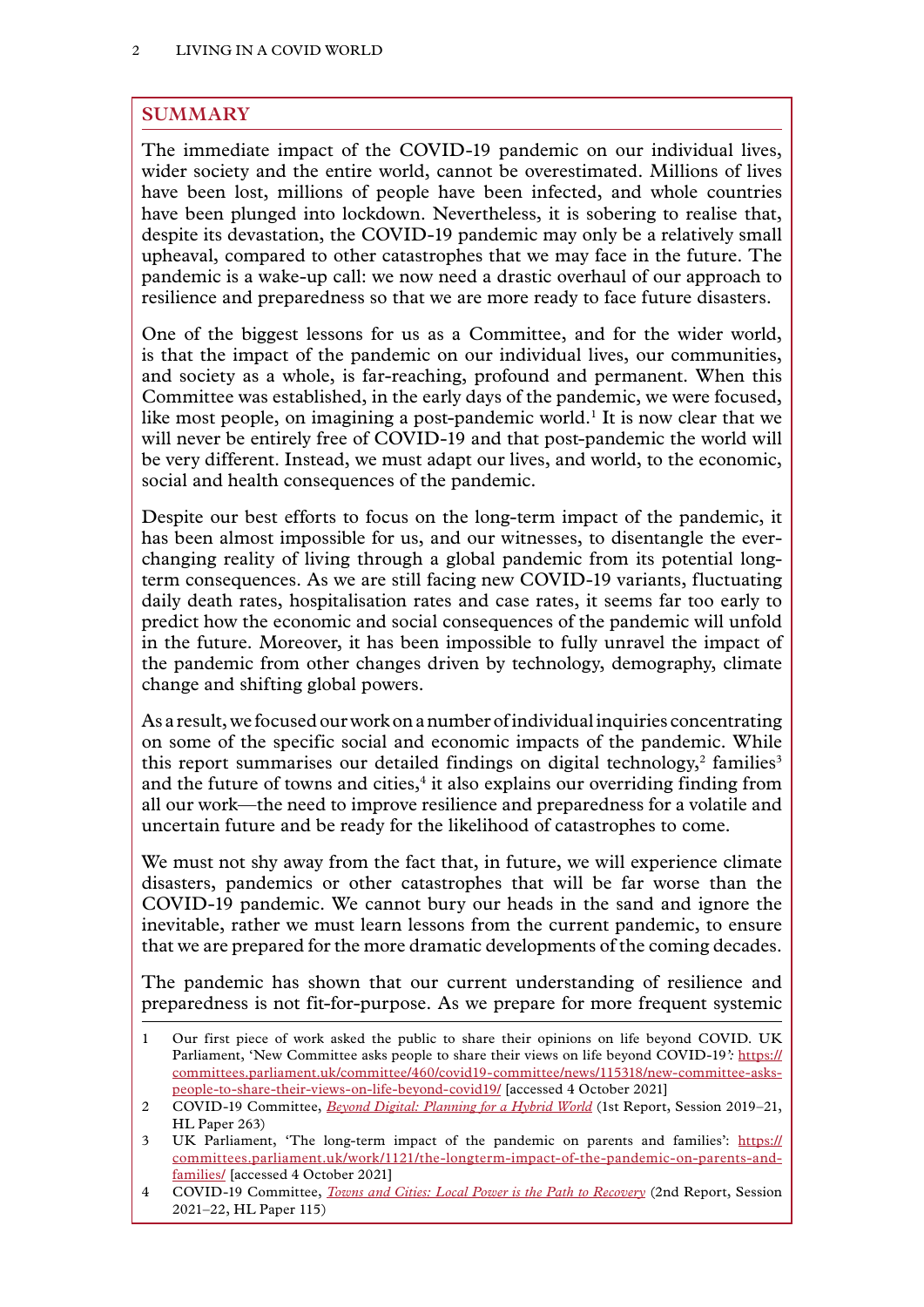shocks in future, a focus on robust supply chains and critical national infrastructure alone will not secure the national resilience that we so desperately need. The pandemic has shown that national level resilience is undermined by financial inequalities and health inequalities, which are often exacerbated by racial injustice. To be resilient, we must have strong social capital and community connection within, and between, diverse communities, higher levels of social and economic equity, and resilient and adaptable public services.

As such, we believe that it is now time to reconsider the role and purpose of the state. In this report, we outline our proposal to reset the state by placing a new emphasis on governing for the long-term and a new focus on wellbeing.

We want to see a new resilience agenda that addresses inequality, digital inclusion and public health, and strengthens civil society and the integrity of our information systems. Such a resilience agenda is not merely an agenda for the Government to enact alone. Resilience comes, in large part, from the capacity and capability of non-government actors, from individuals and communities to businesses and charities, to take action and mobilise; the Government's role is to enable, support and co-ordinate.

This increased emphasis on resilience must be underpinned by an efficient, and effective, system of government. As we look to the future, we see a huge number of potential long-term problems facing the country, from our changing demographics and ageing population, to regulating technological change and dealing with climate risk. Our current system of government, so tightly tied to electoral cycles, is not well suited to deal with long-term issues. As such, we need to improve our systems of government—the balance of power between Westminster and the devolved nations, between national and local government, between state and non-state organisations.

Lastly, any new system of government must have the wellbeing of its people at its heart. As we explained in our first substantive inquiry, there are many definitions of wellbeing, but throughout our work we have used the Office of National Statistics' (ONS) definition of wellbeing as "how we are doing, as individuals, communities and as a nation and how sustainable this is for the future" as our starting point.<sup>5</sup>

The science of wellbeing has now reached a point where much is known in quantitative terms about how different life experiences influence people's wellbeing. This makes it possible to use wellbeing as the criterion for choosing specific policy initiatives, and is at the core of our proposal to move to a Wellbeing State.

The purpose of the Wellbeing State would be to secure the wellbeing of all its citizens, and tackle those inequalities that hold back specific groups and communities. It is only by reaching into every part of our society, and actively engaging with them about the interventions that will improve their wellbeing, that we can improve our resilience. If specific groups, communities or neighbourhoods are left behind, not only will we have failed in our aim to create an inclusive Wellbeing State, but also failed in our aim to increase resilience. We cannot claim to be resilient, until all groups, communities and neighbourhoods are resilient, and continuing vulnerability amongst specific groups, communities and neighbourhoods will make us all vulnerable to the upheavals of the future.

<sup>5</sup> Office of National Statistics, *Measures of National Well-being Dashboard* (October 2019): [https://www.ons.gov.uk/peoplepopulationandcommunity/wellbeing/articles/](https://www.ons.gov.uk/peoplepopulationandcommunity/wellbeing/articles/measuresofnationalwellbeingdashboard/2018-04-25) [measuresofnationalwellbeingdashboard/2018–04-25](https://www.ons.gov.uk/peoplepopulationandcommunity/wellbeing/articles/measuresofnationalwellbeingdashboard/2018-04-25) [accessed 9 December 2021]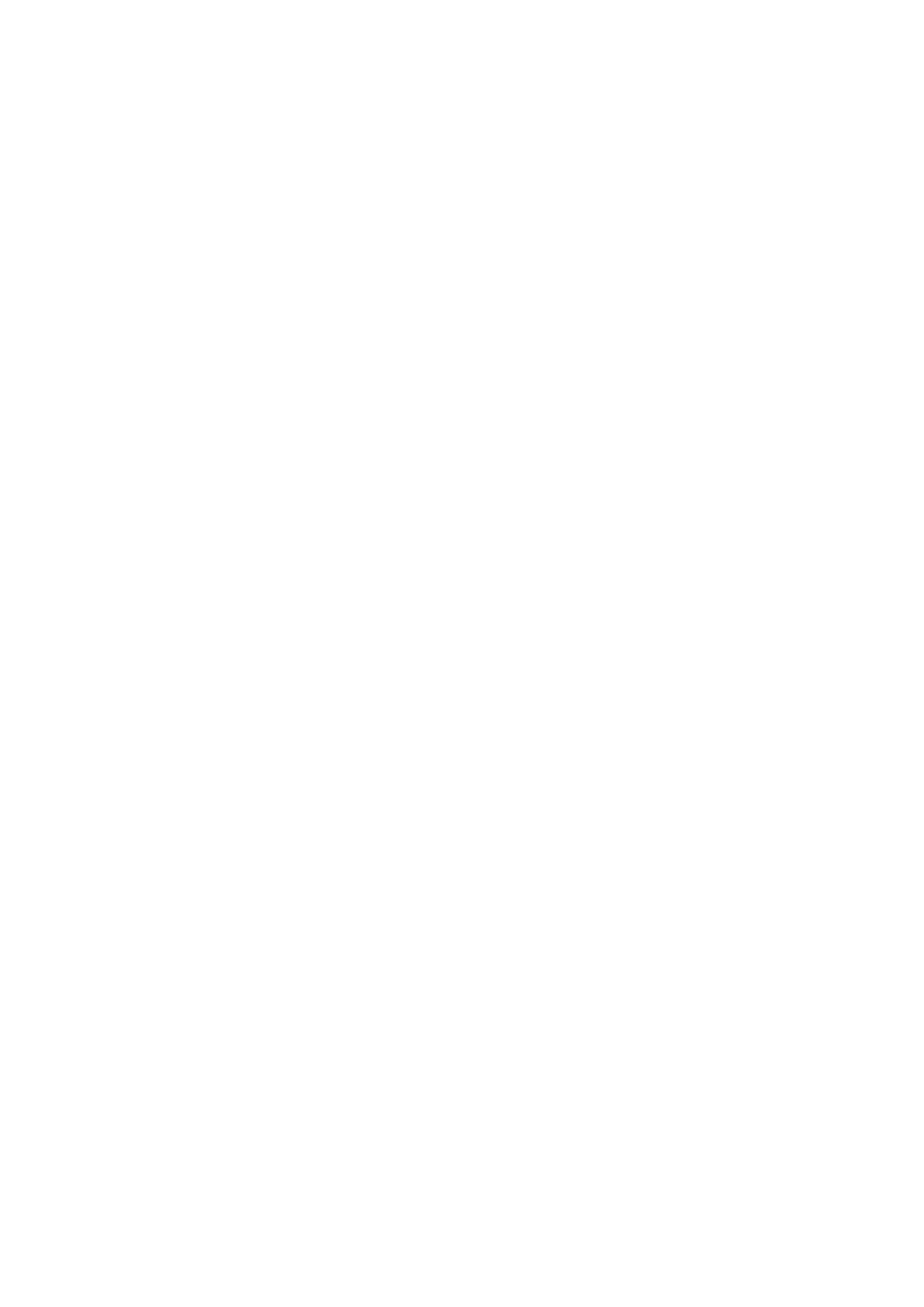# <span id="page-6-0"></span>**Living in a COVID World: A Longterm Approach to Resilience and Wellbeing**

### **Chapter 1: INTRODUCTION**

- 1. It is difficult to overestimate the consequences, both short and long-term, of the COVID-19 pandemic which has torn through the world from 2020 and which continues to affect billions of lives. A full list of these consequences would need to cover everything from the direct impact of lost lives and damaged health to the economic and social ripple effects of widespread lockdowns and social distancing, which have widened inequality within, and between, nations. That list would incorporate disrupted supply chains and labour shortages as well as digital innovation and remote working; it would include both the flourishing of communities, compassion and volunteering and the vastly increased visibility of unjust disparities between different economic, racial, and social groups.
- 2. These consequences are far-reaching, profound, and most importantly, permanent. When this Committee was established, in the early days of the pandemic, we focused our work on trying to identify what a post-COVID world would look like.6 18 months later it is clear that we will never be entirely free of COVID-19. Instead, we must look forward to a new normal, adapted to the social, health and economic consequences of this period of our history.
- 3. A bigger immediate concern to many people, is that our current COVID world is changing and will continue to change. As the Committee was discussing this report, a new variant—the Omicron variant—was discovered. We cannot foretell how many more variants will develop, or how COVID-19 will mutate in future. As a result, we must develop our resilience to the ever-changing COVID landscape. This resilience must not be confined to wealthier countries, or those with the capacity and capability to develop vaccines against new variants, but must be a truly global resilience.
- 4. At the time of writing, there are six times more booster doses being administered every day, than first doses, and only 3% of people in low-income countries are fully vaccinated, compared to over 60% of people in high and upper-middle income countries.7 This vaccine inequality must be tackled to ensure that COVID-19 variants, cases and deaths are kept to a minimum. As the UK has taken a lead in vaccine development, we must now take a lead in vaccine distribution. Only through the development of a concerted global resilience to COVID-19 will we have any chance of mitigating its devastating impact—until we are all vaccinated, we are all at risk.

<sup>6</sup> UK Parliament, 'New Committee asks people to share their views on life beyond COVID-19': [https://](https://committees.parliament.uk/committee/460/covid19-committee/news/115318/new-committee-asks-people-to-share-their-views-on-life-beyond-covid19/) [committees.parliament.uk/committee/460/covid19-committee/news/115318/new-committee-asks](https://committees.parliament.uk/committee/460/covid19-committee/news/115318/new-committee-asks-people-to-share-their-views-on-life-beyond-covid19/)[people-to-share-their-views-on-life-beyond-covid19/](https://committees.parliament.uk/committee/460/covid19-committee/news/115318/new-committee-asks-people-to-share-their-views-on-life-beyond-covid19/) [accessed 4 October 2021]

<sup>7</sup> Our World in Data, 'Share of people vaccinated against COVID-19': [https://ourworldindata.org/](https://ourworldindata.org/explorers/coronavirus-data-explorer?zoomToSelection=true&facet=none&pickerSort=desc&pickerMetric=location&Interval=7-day+rolling+average&Relative+to+Population=true&Align+outbreaks=false&country=~Low+income&Metric=People+vaccinated+%28by+dose%29) [explorers/coronavirus-data-explorer?zoomToSelection=true&facet=none&pickerSort=desc&picker](https://ourworldindata.org/explorers/coronavirus-data-explorer?zoomToSelection=true&facet=none&pickerSort=desc&pickerMetric=location&Interval=7-day+rolling+average&Relative+to+Population=true&Align+outbreaks=false&country=~Low+income&Metric=People+vaccinated+%28by+dose%29) [Metric=location&Interval=7-day+rolling+average&Relative+to+Population=true&Align+](https://ourworldindata.org/explorers/coronavirus-data-explorer?zoomToSelection=true&facet=none&pickerSort=desc&pickerMetric=location&Interval=7-day+rolling+average&Relative+to+Population=true&Align+outbreaks=false&country=~Low+income&Metric=People+vaccinated+%28by+dose%29) [outbreaks=false&country=~Low+income&Metric=People+vaccinated+%28by+dose%29](https://ourworldindata.org/explorers/coronavirus-data-explorer?zoomToSelection=true&facet=none&pickerSort=desc&pickerMetric=location&Interval=7-day+rolling+average&Relative+to+Population=true&Align+outbreaks=false&country=~Low+income&Metric=People+vaccinated+%28by+dose%29) [accessed 30 November 2021]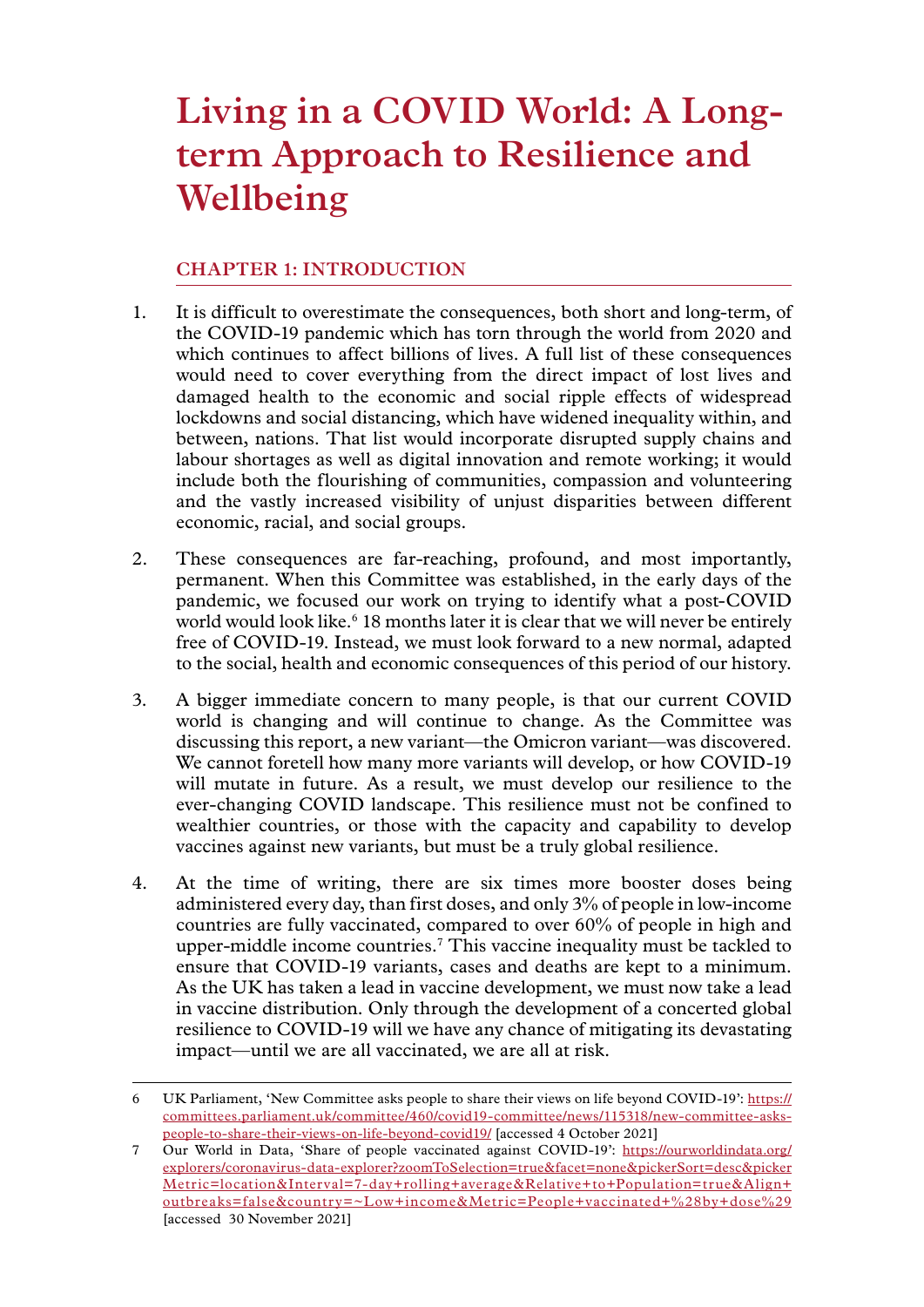#### 6 LIVING IN A COVID WORLD

- 5. It is still far too early to be certain how the pandemic's economic and social consequences will unfold over the coming ten years—a period researchers for the British Academy have already christened the 'COVID decade.8 And it has, of course, been impossible to fully disentangle the impacts of the pandemic from the wider trends of the era through which we are living—an era of exponential change driven by technology, demography, climate change and shifting global power. Some of those changes are being accelerated by the pandemic, while others form a backdrop to it: a transformative era in which the pandemic may come to be seen as a devastating, but relatively small, part of this century's history. As a result, we focused our work on a number of individual inquiries concentrating on some of the specific social and economic impacts of the pandemic that are easiest to model, predict and respond to. This report summarises those findings, on digital society,<sup>9</sup> on families, $10$  and on the future of our towns and cities.<sup>11</sup>
- 6. Nevertheless, these focused inquiries, alongside our consultation with the public, experts, and colleagues have also given us the opportunity to build a picture of how the UK might learn lessons from the pandemic at a macro level. They suggest how we might prepare ourselves for the likely scenarios we face in this shifting global landscape. That is what we set out here: a picture of a new approach to resilience, a new confidence in our ability to adapt in the face of change, and a fresh understanding of the role and purpose of the democratic state in the 21st century. The pandemic has taught us not just what we can do, but what we must do, if we want to thrive as a society and a nation in the future.
- 7. This pandemic, while devastating in its impact, was both predictable and predicted. It demonstrates how vital it is for us to be better prepared for longterm, structural and systemic risks—the immediate costs of preparedness may be large, but they are far smaller than the costs of catastrophes for which we have not prepared ourselves. We face a host of relatively low probability but high impact risks. Our efforts to monitor those risks, and prepare for them, must be brought out of the deep recesses of academia and into the heart of Government. But the greatest risk we face is not "low probability", instead it is inevitable. That risk is climate change.
- 8. As the UK Government's chief scientific adviser set out at COP26, the pandemic's impact on wellbeing and the economy are smaller than the global risks we face if we do not move to a more sustainable economic and social model, and soon.<sup>12</sup> We must shift the state to focus far more on the long-term, and face climate change, future pandemics, and any other future risks, with the same spirit of possibility that brought us together in early 2020. The extraordinary response of Government, business, civil society

<sup>8</sup> The British Academy, *The COVID Decade: Understanding the long-term societal impacts of COVID-19*: [https://www.thebritishacademy.ac.uk/publications/covid-decade-understanding-the-long-term](https://www.thebritishacademy.ac.uk/publications/covid-decade-understanding-the-long-term-societal-impacts-of-covid-19/)[societal-impacts-of-covid-19/](https://www.thebritishacademy.ac.uk/publications/covid-decade-understanding-the-long-term-societal-impacts-of-covid-19/) [accessed 25 November 2021]

<sup>9</sup> COVID-19 Committee, *[Beyond Digital: Planning for a Hybrid World](https://committees.parliament.uk/publications/5537/documents/56741/default/)* (1st Report, Session 2019–21, HL Paper 263)

<sup>10</sup> UK Parliament, 'The long-term impact of the pandemic on parents and families': [https://committees.](https://committees.parliament.uk/work/1121/the-longterm-impact-of-the-pandemic-on-parents-and-families/) [parliament.uk/work/1121/the-longterm-impact-of-the-pandemic-on-parents-and-families/](https://committees.parliament.uk/work/1121/the-longterm-impact-of-the-pandemic-on-parents-and-families/) [accessed 4 October 2021]

<sup>11</sup> COVID-19 Committee, *[Towns and Cities: Local Power is the Path to Recovery](https://publications.parliament.uk/pa/ld5802/ldselect/ldcvd19/115/11502.htm)* (2nd Report, Session 2021–22, HL Paper 115)

<sup>12</sup> 'COP26: *Climate change a far bigger problem than Covid, warns Sir Patrick Vallance', Evening Standard* (9 November 2021)*:* [https://www.standard.co.uk/news/uk/cop26-sir-patrick-vallance-warns-climate](https://www.standard.co.uk/news/uk/cop26-sir-patrick-vallance-warns-climate-change-far-bigger-problem-coronavirus-covid19-b965127.html)[change-far-bigger-problem-coronavirus-covid19-b965127.html](https://www.standard.co.uk/news/uk/cop26-sir-patrick-vallance-warns-climate-change-far-bigger-problem-coronavirus-covid19-b965127.html) [accessed 25 November 2021]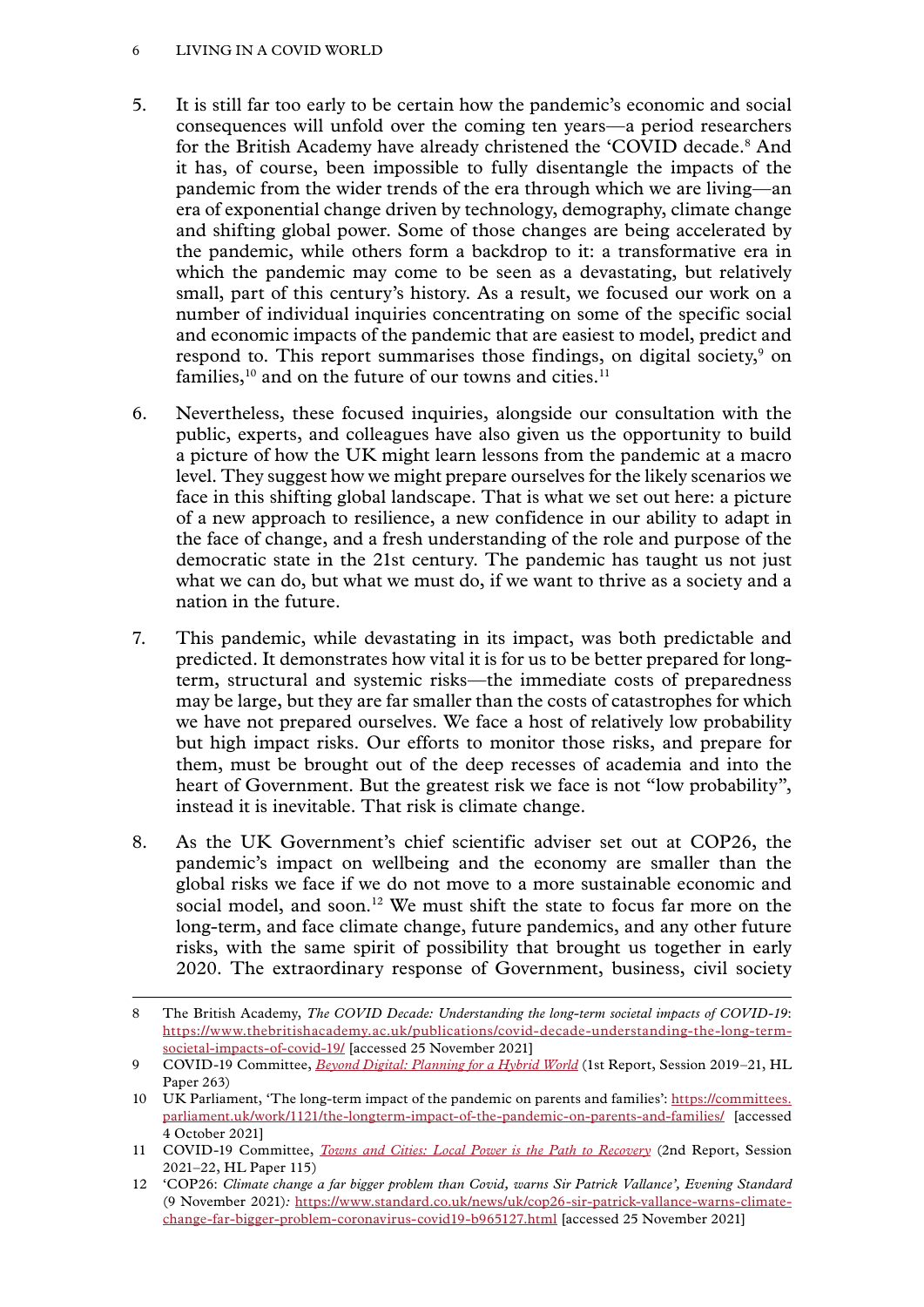and individuals through the pandemic shows that we are capable of far more change, far more quickly, than anyone anticipated.

- 9. However, the pandemic has also exposed an unpleasant truth, that had been ignored for far too long—that devastating inequalities continue to exist within our country, and blight the life chances of too many people. These inequalities pre-dated the pandemic, but have been exposed, as never before, by it.
- 10. The last two years have also taught us much about the true meaning of resilience and preparedness. It has become clearer than ever that nationallevel resilience is critically undermined by high levels of financial and health inequality, especially when this is accentuated by racial injustice. As we prepare for a future with more frequent systemic shocks, a focus on robust supply chains and the security of critical national infrastructure is not enough. To be resilient, a nation needs strong social capital and community connection within, and between, diverse communities; it needs higher levels of social and economic equity; it needs resilient and adaptable public services; and it needs good relationships between the different tiers of government.
- 11. The need to build resilience is so fundamental that to do so successfully, we must rethink the role and purpose of the state. COVID-19 continues to shine a harsh spotlight on systemic failures and weaknesses in our society, widening already existing inequalities and underlining a new and important digital inequality, that affect us all. We therefore need a radical reset to avoid sliding back to business as usual.
- 12. The concept of the Welfare State emerged after the First World War, a phrase coined by Archbishop of York, William Temple, who argued it was time to move from the "Warfare State" to one which sought the actualisation of its citizens for their own benefit.13 Most of the UK's Welfare State was introduced after the disruption and upheaval of the Second World War which led voters to demand a new settlement. This pandemic is the greatest shock in the post-war era; it is time for a new evolution of the state, from "Welfare" to "Wellbeing".
- 13. The Wellbeing State would take securing the wellbeing of its citizens as its central purpose. This would shift us away from a focus on economic growth as a goal in and of itself; economic factors are a vital input to individual and societal wellbeing, but they should be considered an input, not the purpose. As one witness to our Committee, Professor Lord Layard, put it: "The evidence suggests that if we wanted to increase the well-being of the people, we would be focusing much more on social infrastructure—health, education and community services."<sup>14</sup>
- 14. Making this shift would help enable us to move away from short-term economic policy-making, build up social and community capital within and between Britain's diverse communities, and tackle the inequalities that hold back individuals, communities and the nation as a whole. Together, these changes will give us the best chance of resilience in the coming era of climate, demographic, economic and technological change, and the best chance to retain control of our nation's destiny as global power shifts.

<sup>13</sup> William Temple Foundation, 'Archbishop William Temple': [https://williamtemplefoundation.org.uk/](https://williamtemplefoundation.org.uk/about-the-foundation/archbishop-william-temple/) [about-the-foundation/archbishop-william-temple/](https://williamtemplefoundation.org.uk/about-the-foundation/archbishop-william-temple/) [accessed 25 November 2021]

<sup>14</sup> Q [17](https://committees.parliament.uk/oralevidence/2681/html/) (Professor Lord Layard, Community Wellbeing Programme Co-Director, Centre for Economic Performance, London School of Economics)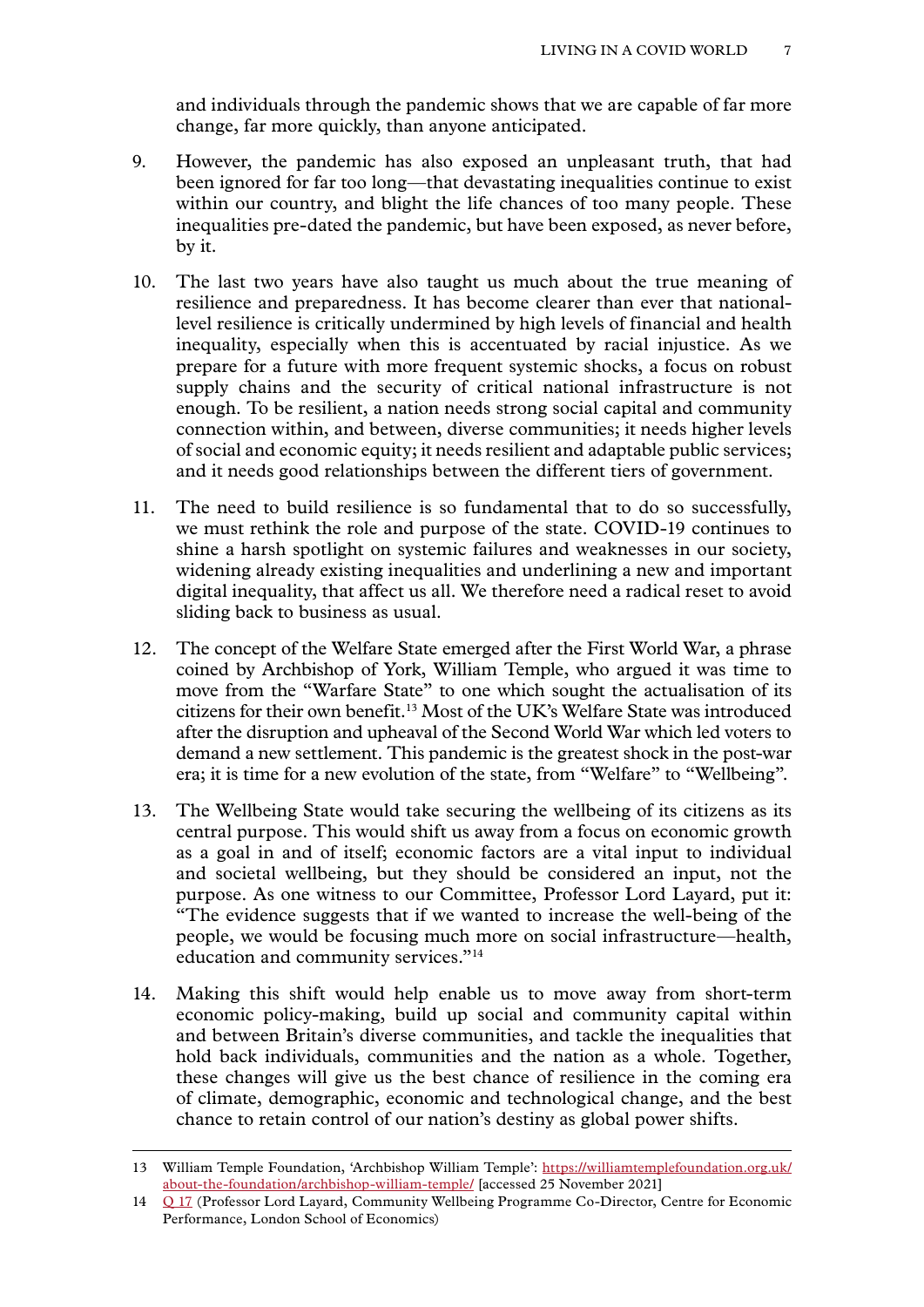#### <span id="page-9-0"></span>8 LIVING IN A COVID WORLD

# **Chapter 2: PANDEMIC EFFECTS: ACCELERATING AN ERA OF CHANGE**

- 15. Even before the pandemic, this was an era of fast and accelerating change on a huge number of fronts. The risk of climate change requires fundamental transformation in our economy, from the way we generate energy to how we eat. Demographic change is sweeping the West: a combination of an ageing population and increasing diversity, as migration continues to rise, globally. Technology is transforming our society too. Vast, global companies are stretching our understanding of the relationship between state and corporation, and challenging the way we think about competition policy. AI and machine learning are creating new challenges for regulators and consumers. Access to information has been radically democratised by the internet, but bringing with it fake news, radicalisation, and a new platform for inter-state information warfare. Global power continues to shift eastward; trade patterns are shifting within, and between, global regions, and the international, rules-based order is coming under increased pressure.
- 16. The global shock of COVID-19 is not occurring in isolation: it is layering its impacts on top of all of this existing transformation.
- 17. COVID-19 has had an immediate disruptive effect at every level of society and our economy, and has had huge, profound impacts, from the loss of life to lockdowns. But this Committee's remit was to look at the long-term consequences, which are far harder to categorise and to model. It quickly became apparent that relatively few of the long-term impacts have been triggered exclusively by the pandemic. In fact, we identified four kinds of impact:
	- A small number of changes triggered directly by the pandemic;
	- A number of existing global trends accelerated by the pandemic;
	- A set of societal problems exacerbated by the pandemic; and
	- An overlapping set of societal problems exposed by the pandemic.
- 18. The small number of changes triggered by the pandemic can be dealt with swiftly. We may see lasting improvements in personal hygiene habits or improvements to sick pay to reduce the numbers of people working while infectious. Less welcome shifts, like hate crime against people of Chinese ethnicity, or new tactics by scammers trying to exploit people's health fears, may also endure. These changes are worthy of scrutiny and appropriate Government response, but they are incidental when compared to the other trends shaping our era in which the pandemic is playing a more complex role.
- 19. There were a huge number of issues we explored, and on which we received evidence, where the pandemic is accelerating existing trends—trends like those set out above, which already posed huge intellectual, ideological and practical challenges for the state. This includes the most obvious consequences of the pandemic: the transition to digital retail, work, socialising and public service delivery, and the vast number of economic, social and geo-spatial consequences that flow from it. It also includes scepticism about free trade and a shift in procurement patterns and supply chains away from "just in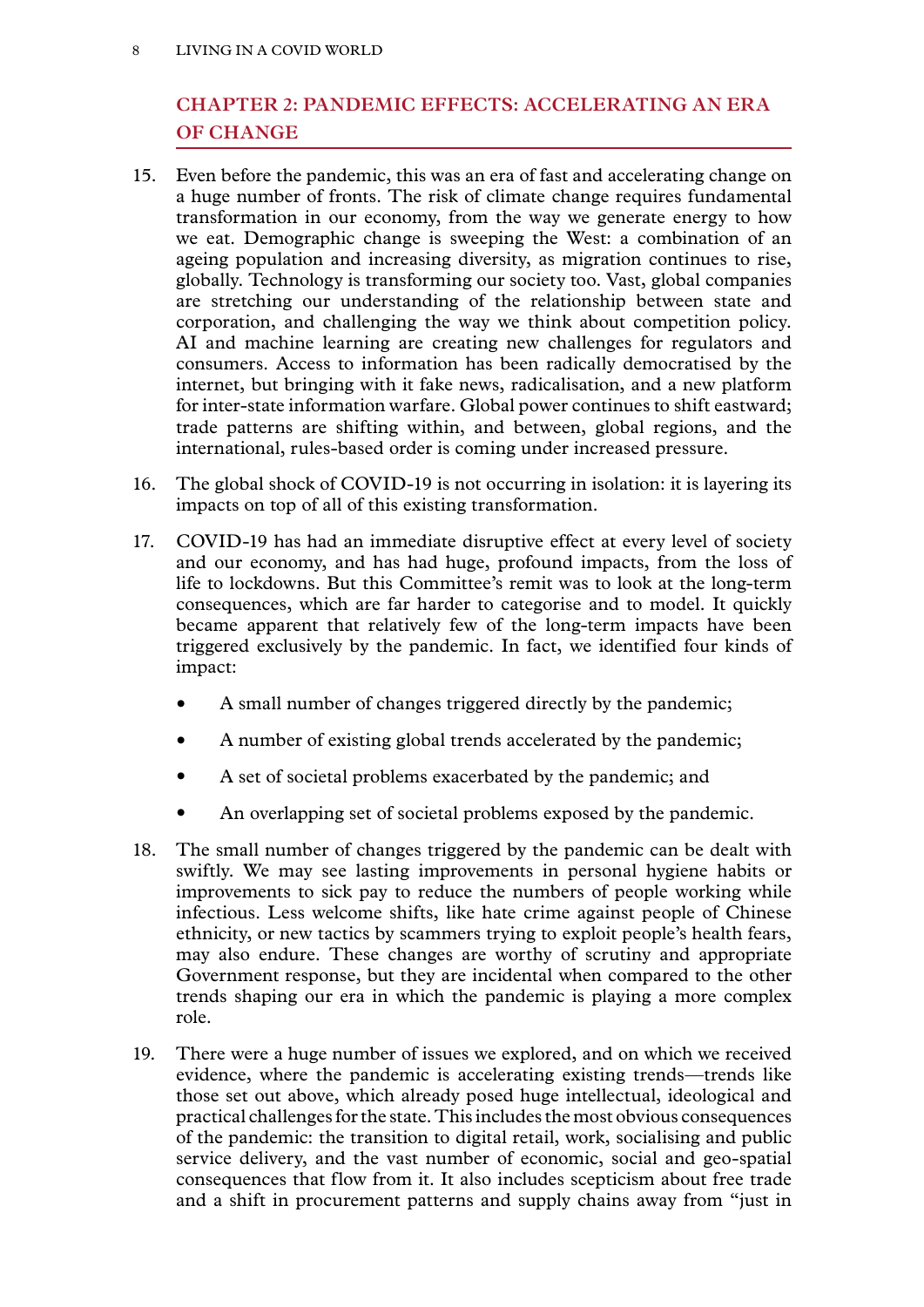time" delivery. It includes increasing demand for health and care—long since predicted but now manifesting itself in backlogs for treatment. It includes the growing importance of mental health as a public policy priority. Finally, it includes labour shortages—anticipated as a result of the post-Brexit paradigm shift towards a new economic model—but now exacerbated by peri-pandemic departures of non-UK citizens from the country.

- 20. The third group of impacts we looked at were problems that were already endemic in our society, but which are becoming substantially worse as a result of the disease, and/or the measures to suppress it. The pandemic is clearly demonstrating the extent to which health is determined by socioeconomic factors in the UK, as well as "exacerbating" socio-economic, health and racial inequality, financial exclusion, and precarity at the bottom of the labour market. Labour shortages in sectors like agriculture, care and deliveries are being exacerbated by the departure of many non-UK citizens during the pandemic; we do not yet know how many will return. We can also include backlogs in a host of public services within this category. In particular, the court service and the NHS, both of which were already struggling to keep up with rising demand, have the most substantial challenge ahead if they are to catch up.
- 21. Finally, a number of witnesses characterised some of the issues that are visible during the pandemic as having been "exposed" by the pandemic. These include chronic problems in our care system, widespread food poverty and the day-to-day struggles faced by disabled people. They include the poor value of many university degrees and the low rates of social security protections offered by our benefits system, when compared with many other comparable nations. These and many more problems with the way our society works have come to public, media, and Government attention during the pandemic. Some of these were also exacerbated by the pandemic, but not all.
- 22. In other words, the pandemic is triggering, accelerating, exacerbating and exposing a tidal wave of new policy challenges that threaten to overwhelm systems of government that were already struggling to keep up. We urge policy makers not to despair in the light of these circumstances. The pandemic is worsening many of the problems we face, but it is also showing us what is possible when individuals, communities and nations work together. As we emerge from the pandemic, we must do so with a renewed spirit and commitment to "Build Back Better" and return to the nation's problems with ambition and optimism about resolving them. We argue below that a new focus on resilience and wellbeing could help us to do so.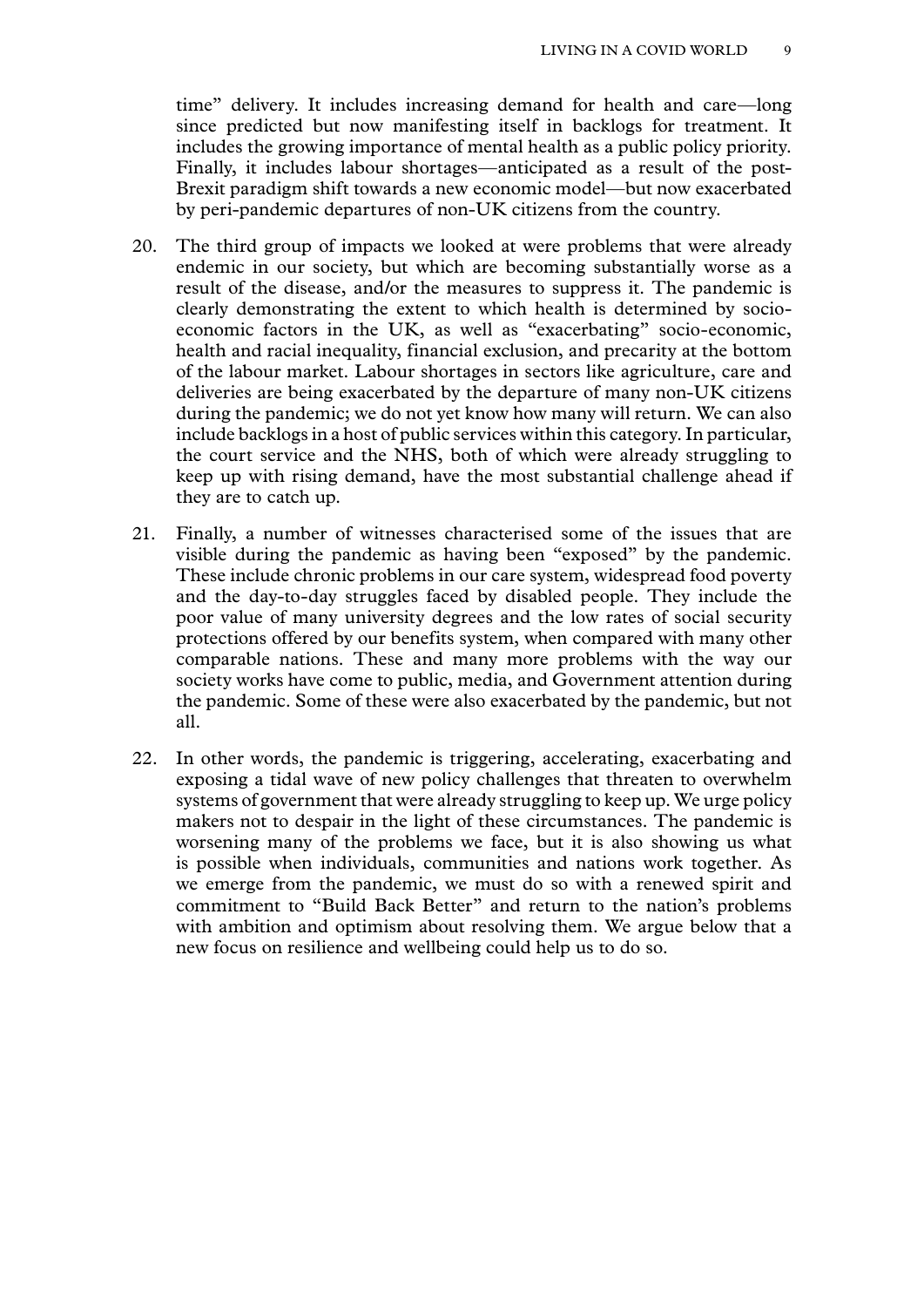# <span id="page-11-0"></span>**Chapter 3: RESETTING THE STATE: BUILDING A RESILIENT NATION**

- 23. The central contention of this report is that we need to reset the state to:
	- Learn lessons from the pandemic;
	- Respond to the changes which the pandemic is creating; and
	- Respond to the broader changes of the era, which the pandemic is accelerating and accentuating.
- 24. This section of the report outlines the nature of that reset, based on our best assessment of the evidence brought before us. There are three elements, as outlined briefly above:
	- A new approach to resilience;
	- A new emphasis on governing for the long-term; and
	- A new focus on wellbeing.

#### **Resilience**

25. Traditionally, resilience has focused on securing critical national infrastructure and supply chains, but during the pandemic it is clear that resilience also flows from individual, community and social strength. There is clear evidence across four domains that policy failures which appear to affect only individuals can also trigger system-wide harms. These four domains are:

#### *Inequality—financial and digital exclusion*

- 26. The success of public health measures is critically affected by poverty, inequality, and a lack of financial resilience among many citizens. Many people are unable to afford to isolate, or have been forced by employers to work despite showing symptoms. Overcrowded housing makes it harder to limit the spread of the disease in poorer areas. And our economy will be slower to recover from the recession because of a legacy of debt for many of the poorest families.
- 27. Digital exclusion is a particular problem when it comes to our resilience. Our education system has been less able to adapt to online learning because of poverty: many families cannot afford equipment for their children. Poorer people are less likely to be able to work remotely, or access digital-first public services.

#### *Poor public health*

28. The UK has comparatively high levels of obesity, diabetes and hypertension, alongside high levels of health inequality. The pandemic is clearly demonstrating the extent to which health is determined by socio-economic factors in the UK. Analysis by the ONS shows that disabled people made up 6 in 10 (59.5%) of all deaths involving COVID-19 in England and Wales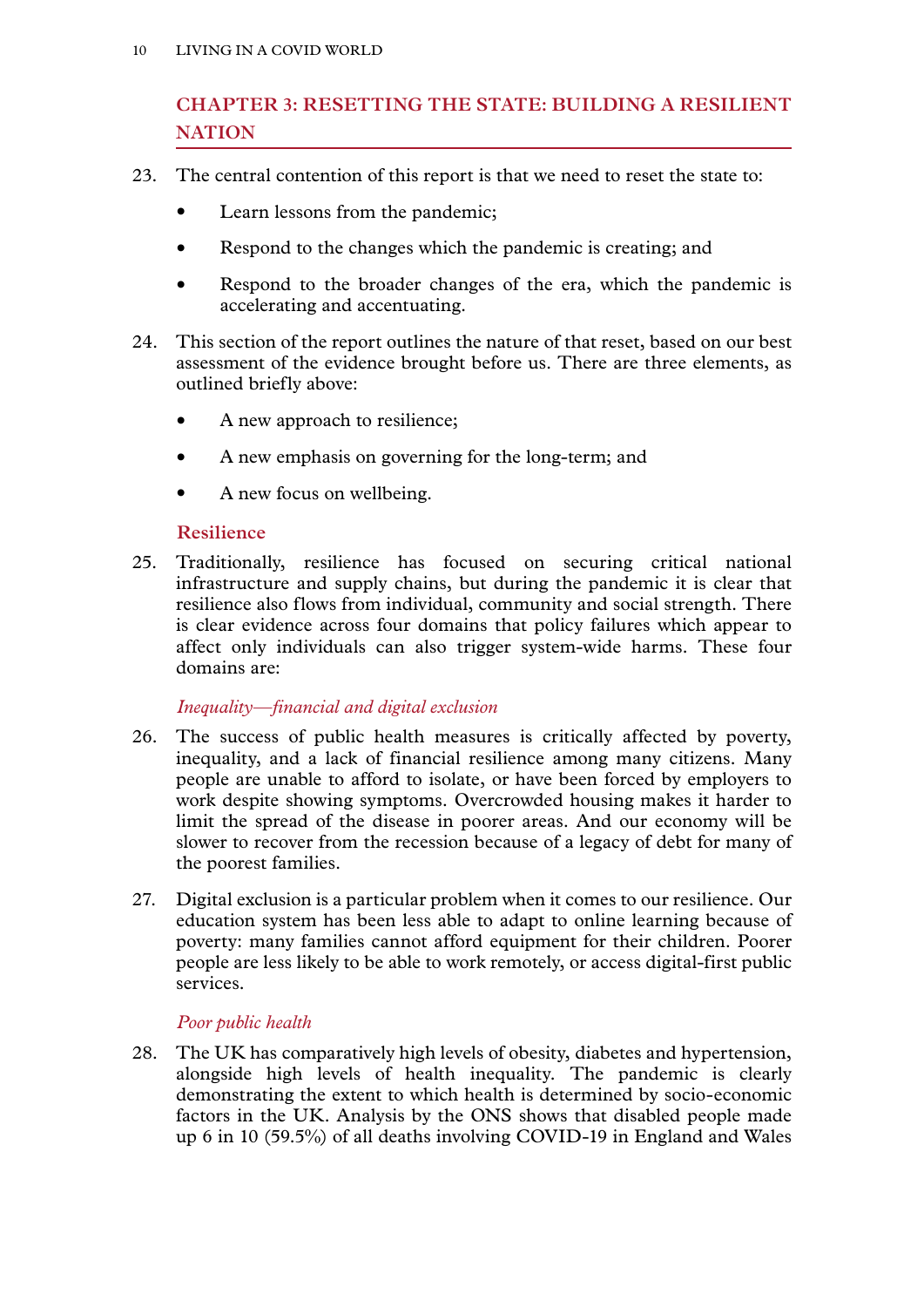<span id="page-12-0"></span>for the period to 20 November 2020.15 Our poor health and high health inequality makes us more vulnerable to COVID-19, but also makes us more vulnerable to any future pandemic; people with multiple conditions are likely to be affected most seriously by any novel infection.

#### *Unequal social capital*

29. The community response to COVID-19 is one of the most reassuring beacons of light during this difficult period. And yet there are huge gaps and disparities in social capital: broadly, there is far less in places of poverty and disadvantage. This contributes to systemic fragility because it increases the demands on the state to support individuals. Strong social capital reduces the burden on the state at a time of crisis.

#### *Information systems*

- 30. Modern means of communication and social media are also creating new systemic risks. The pandemic shows that there is no established playbook for promulgating information from reliable state sources, or countering misinformation. This lack of a coherent information systems strategy has hampered the pandemic response throughout, and continues to affect vaccine hesitancy.
- 31. A new resilience agenda for the UK must, then, include action to address inequality and digital inclusion; public health; the strengthening of civil society, and the integrity of our information systems. This is essential if we are to be better prepared for future pandemics, or other shocks, than we were for this one. There are likely to be greater catastrophes in the future.
- 32. Resilience is not, however, simply an agenda for the Government to enact alone. Resilience comes, in large part, from the capacity and capability of non-government actors, from individuals and communities to businesses and charities, to take action and mobilise; the Government's role is to enable, support and co-ordinate.
- 33. We welcome plans from the UK Government to reform the process by which the National Security Risk Assessment is developed and commitments to develop a whole of society approach to resilience.<sup>16</sup> However, we believe this can, and should, go further. The National Risk Register should be compiled collaboratively with the input of Parliament, civil society, academics and business. We need a national conversation about our stance on managing risk, what price we are willing to pay to mitigate particular risks, and whether that price is consistent across risk domains. This will help contribute to crossparty agreement on appropriate investment.
- 34. In addition, this Committee recommends:

<sup>15</sup> Office of National Statistics, *Updated estimates of coronavirus (COVID-19) related deaths by disability status, England: 24 January to 20 November 2020:* [https://www.ons.](https://www.ons.gov.uk/peoplepopulationandcommunity/birthsdeathsandmarriages/deaths/articles/coronaviruscovid19relateddeathsbydisabilitystatusenglandandwales/24januaryto20november2020%20) [gov.uk/peoplepopulationandcommunity/birthsdeathsandmarriages/deaths/articles/](https://www.ons.gov.uk/peoplepopulationandcommunity/birthsdeathsandmarriages/deaths/articles/coronaviruscovid19relateddeathsbydisabilitystatusenglandandwales/24januaryto20november2020%20) [coronaviruscovid19relateddeathsbydisabilitystatusenglandandwales/24januaryto20november2020](https://www.ons.gov.uk/peoplepopulationandcommunity/birthsdeathsandmarriages/deaths/articles/coronaviruscovid19relateddeathsbydisabilitystatusenglandandwales/24januaryto20november2020%20) [accessed 30 November 2021]

<sup>16</sup> HM Government, *Global Britain in a Competitive Age: The Integrated Review of Security, Defence, Development and Foreign Policy*, CP 403 (updated 2 July 2021): [https://www.gov.uk/government/](https://www.gov.uk/government/publications/global-britain-in-a-competitive-age-the-integrated-review-of-security-defence-development-and-foreign-policy/global-britain-in-a-competitive-age-the-integrated-review-of-security-defence-development-and-foreign-policy) [publications/global-britain-in-a-competitive-age-the-integrated-review-of-security-defence](https://www.gov.uk/government/publications/global-britain-in-a-competitive-age-the-integrated-review-of-security-defence-development-and-foreign-policy/global-britain-in-a-competitive-age-the-integrated-review-of-security-defence-development-and-foreign-policy)[development-and-foreign-policy/global-britain-in-a-competitive-age-the-integrated-review-of](https://www.gov.uk/government/publications/global-britain-in-a-competitive-age-the-integrated-review-of-security-defence-development-and-foreign-policy/global-britain-in-a-competitive-age-the-integrated-review-of-security-defence-development-and-foreign-policy)[security-defence-development-and-foreign-policy](https://www.gov.uk/government/publications/global-britain-in-a-competitive-age-the-integrated-review-of-security-defence-development-and-foreign-policy/global-britain-in-a-competitive-age-the-integrated-review-of-security-defence-development-and-foreign-policy) [accessed 25 November 2021]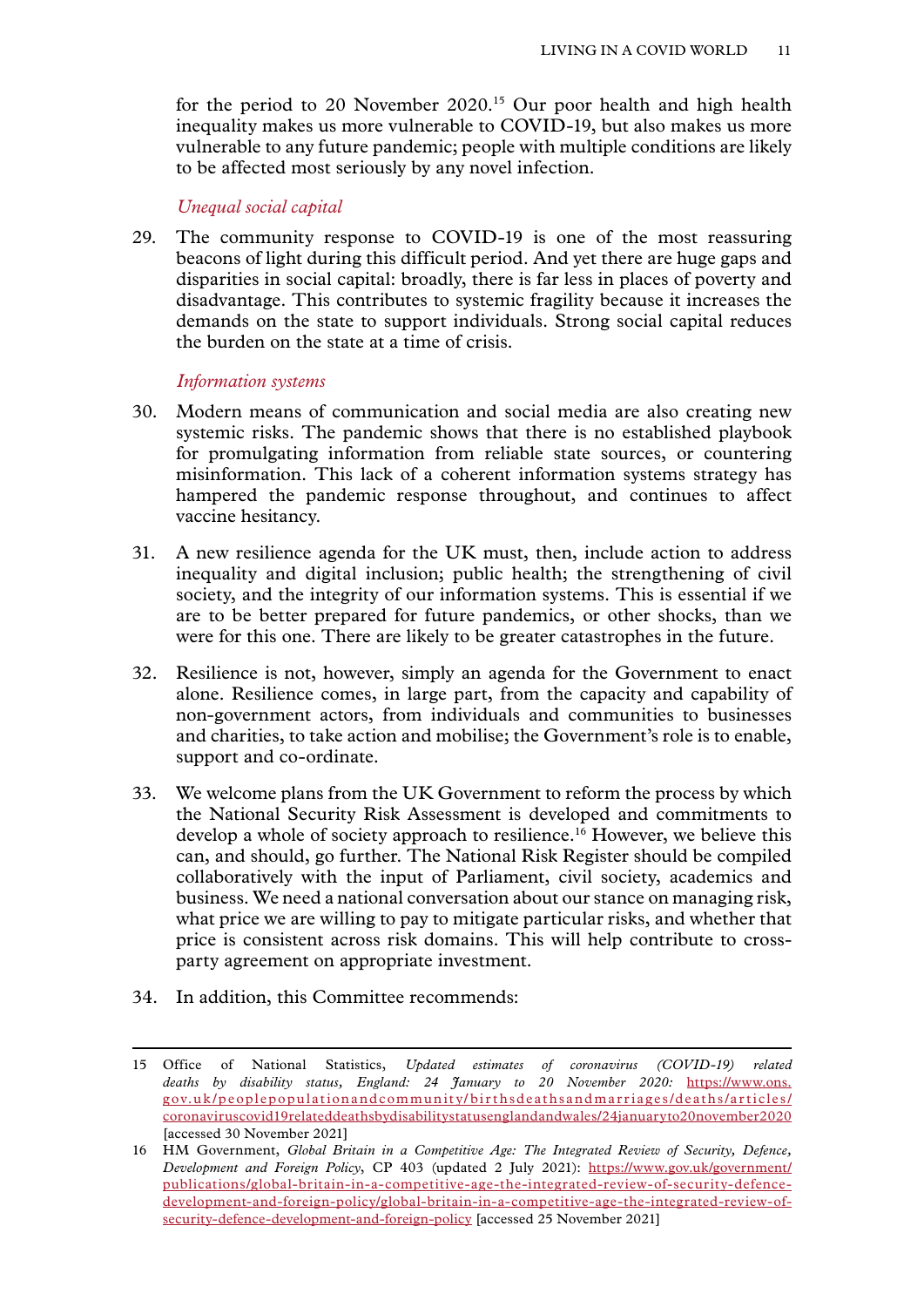- <span id="page-13-0"></span>35. *Building on existing work exploring the relationship between health outcomes and socio-economic factors, we want to see the Office for Health Improvement and Disparities working with other Government departments and devolved administrations to assess lessons learned during the pandemic about the socio-economic determinants of health, and within that, racial disparities in treatment, care and outcomes. Co-ordinated Government policy should prioritise narrowing the gap in healthy life expectancy so that no one group is left behind.*
- 36. *Renewed efforts to build trusted relationships between the state and all groups within society, including racial and religious groups, young people, disabled people and others. Resilience requires us to recognise the different needs of these communities when it comes to building trust, and investing in building relationships over the longterm. The Department of Levelling Up and Communities should conduct an assessment of the relationship between both the national and local state and communities, and develop a plan for improving trust over time.*
- 37. *Major efforts to build social capital through community-level public service innovation. This should start with a new wave of devolution to return power to local government, and beyond to local communities. The Department for Levelling Up and Communities should move to a three-year rolling financial settlement for local authorities, enabling them to plan more effectively and plan for the transformation of services, in partnership with community-level organisations.*
- 38. *The Department for Digital, Culture, Media and Sport should make a renewed commitment to digital inclusion, including increasing access to affordable devices and data, and increasing digital skills training. Training and support for excluded people and communities will be best delivered in partnership with community organisations.*
- 39. *The Online Safety Bill is a welcome effort to bring greater regulation to the online information economy, and reduce the harmful impact of disinformation and misinformation. There will, no doubt, be pressure to dilute the impact of these proposals and the Government must stand firm in resisting such pressure. Alongside this, the Department for Digital, Culture, Media and Sport should work with platforms, media organisations and civil society to publish the lessons learned about our information systems from the pandemic, and build a public shared plan for industry, civic and Government approach in any future crisis.*

**Governing for the long-term**

40. The pandemic reminds us that the cycle of politics does not deal kindly with long-term problems, or managing the risk of relatively infrequent events. This is a wake-up call. As we look forward, we can see a huge number of long-term problems facing the country, from our changing demographics and ageing population through to our shifting role in global politics; from regulating technological change to dealing with climate risk. Political leaders and policy makers should begin to think about ways to deal with long-term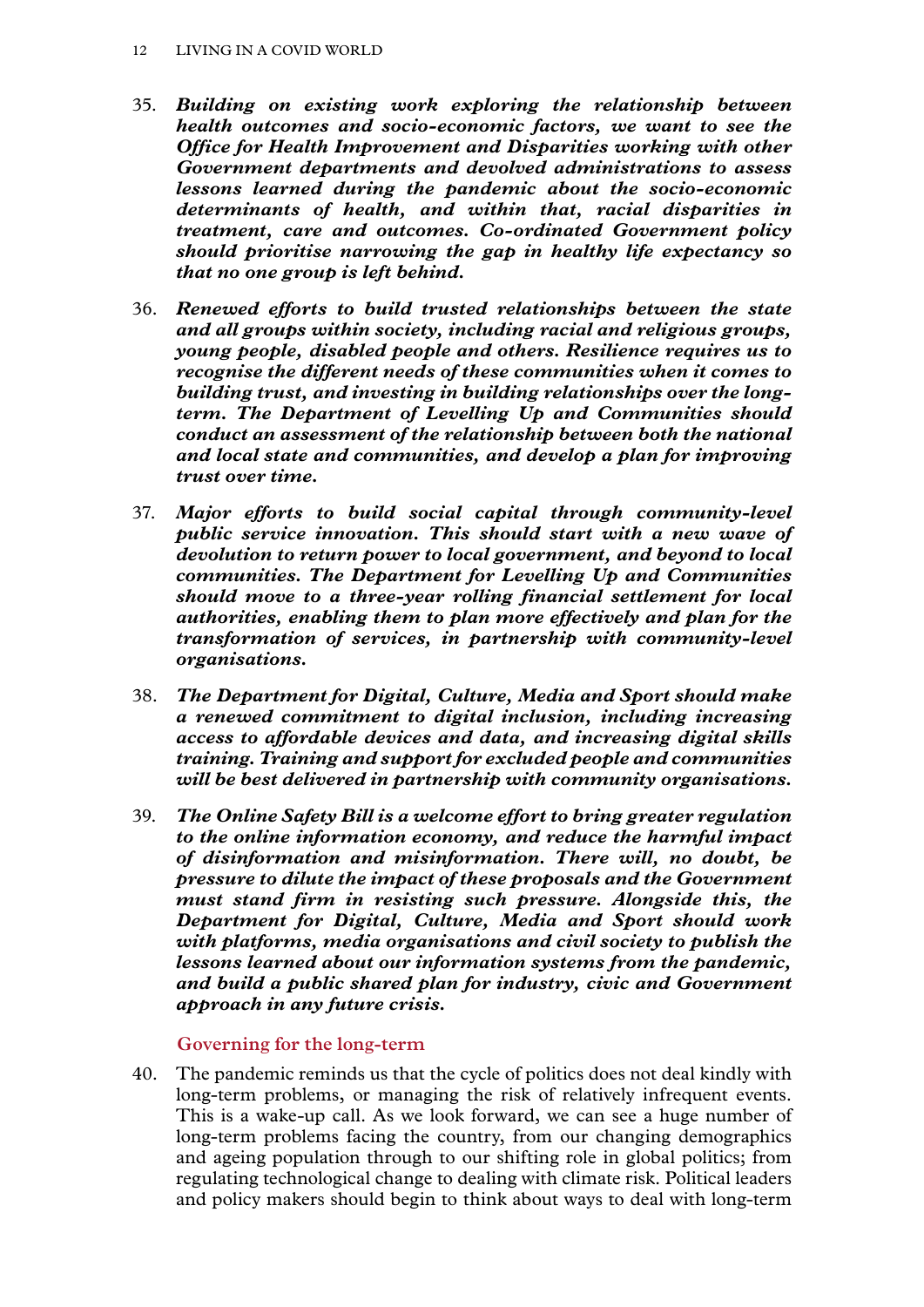<span id="page-14-0"></span>issues, where the problems and possible solutions will extend beyond the life of one Parliament or one electoral cycle. We also want to see politicians learning from the scenario-planning and other work undertaken by previous governments, regardless of the political colours of those predecessors.

- 41. We need urgently to improve our systems of government: the balance of power between Westminster and the devolved nations, between national and local governments, between state and non-state organisations. Our ability to plan and to co-ordinate has been shown to be wanting; now is the opportunity for us to reset the state and build it back to be more adaptable, more resilience, more devolved, and more collaborative.
- 42. In particular, this Committee recommends:
- 43. *A new settlement between the devolved nations and the UK Government to better clarify roles and responsibilities, and build enduring agreements on issues that affect all the nations of the United Kingdom.*
- 44. *The Cabinet Office should pull together an interdisciplinary team to co-ordinate the development of long-term policy planning, and implementation.*
- 45. *A longer-term approach to funding public services and local government. In particular, we recommend in our Towns and Cities report*<sup>17</sup> *that local government should move as swiftly as possible to a rolling three-year funding settlement.*
- 46. *A new approach to efficiency, recognising the importance of some redundancy of provision in public services. In effect, the pandemic reminds us that surge capacity is an essential component of resilience, even if it looks expensive during normal times. This will require a major shift in our approach to workforce planning, in particular, which will need to continue to leverage volunteer and community capacity in a systematic way, alongside formal provision. In effect, we need to move away from a "just in time" model of provision to a "just in case" model for many services.*

#### **Wellbeing**

47. A major theme in the early contributions to the Committee's work was mental health and wellbeing. The Centre for Mental Health estimates that 10 million people (8.5 million adults and 1.5 million children and young people) in England will need support for their mental health as a direct result of the pandemic over the next three to five years.18 Its study identifies key groups of people who are particularly at risk, including: "people who have survived severe COVID-19 illness (especially those treated in intensive care), those working in health and care services during the pandemic, people economically impacted by the pandemic, and those who have been bereaved."19 Alarmingly, the report argues that predicted levels of demand

<sup>17</sup> COVID-19 Committee, *[Towns and Cities: Local Power is the Path to Recovery](https://publications.parliament.uk/pa/ld5802/ldselect/ldcvd19/115/11502.htm)* (2nd Report, Session 2021–22, HL Paper 115)

<sup>18</sup> Centre for Mental Health, 'Covid-19 and the nation's mental health': https://www.centreformentalhealth. org.uk/publications/covid-19-and-nations-mental-health-may-202[1 \[](https://www.centreformentalhealth.org.uk/publications/covid-19-and-nations-mental-health-may-2021%20)accessed 05 August 2021]

<sup>19</sup> Centre for Mental Health, 'Covid-19 and the nation's mental health': [https://www.centreformentalhealth.](https://www.centreformentalhealth.org.uk/publications/covid-19-and-nations-mental-health-may-2021%20) [org.uk/publications/covid-19-and-nations-mental-health-may-2021 \[](https://www.centreformentalhealth.org.uk/publications/covid-19-and-nations-mental-health-may-2021%20)accessed 05 August 2021]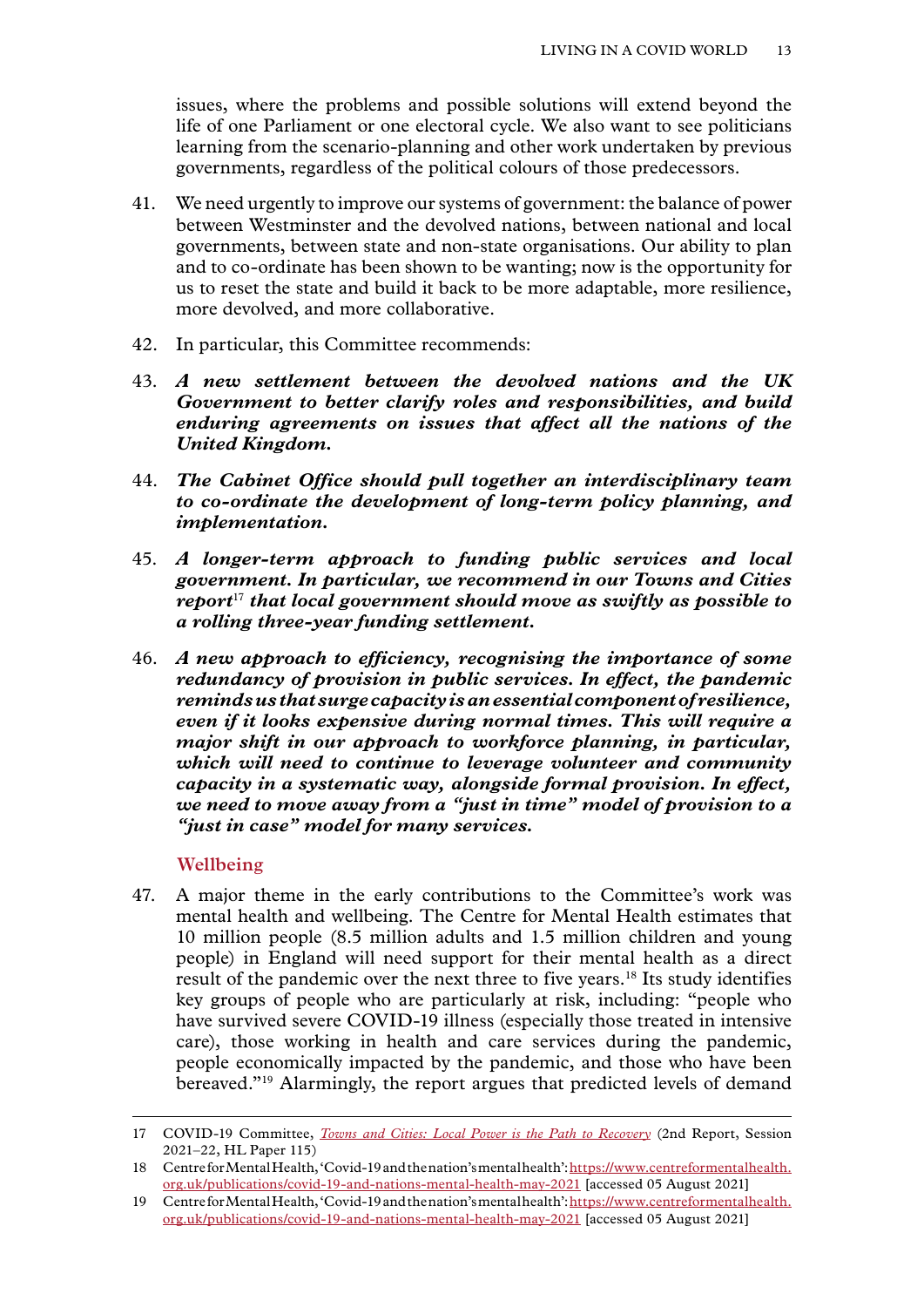are "two to three times that of current NHS mental health capacity within a 3–5 year window."20

- 48. The scale of the issue cannot be dismissed; such a demand for treatment will be almost impossible to meet without a radically different approach. We received evidence making the case that the Government should shift its priorities towards the prevention of mental health problems, and make the wellbeing of the population the primary goal of all Government activity.<sup>21</sup>
- 49. In making its policy decisions during the pandemic, the Government has had to balance the competing claims of keeping people alive and well, supporting the economy, educating our children, and maintaining the mental health of the community and more. It is becoming increasingly clear that to make these decisions well, competing claims like these must be evaluated against some overall criterion. This Committee's view is that the best criterion, going forward, is the wellbeing of the people.
- 50. The science of wellbeing has now reached a point where much is known in quantitative terms about how different life experiences influence people's wellbeing. This makes it operationally possible to use wellbeing as the criterion for choosing between policy options. This shift is at the core of what we mean when we propose moving to a Wellbeing State.
- 51. The purpose of the Wellbeing State would be to secure the wellbeing of all its citizens, and tackle those inequalities that hold back specific groups and communities. The Wellbeing State would move Government away from a focus on economic growth as a goal in and of itself, to a focus on sustainable economic growth as an important contributing factor to individual and societal wellbeing.
- 52. It is important to note that pursuing aggregate or average wellbeing will be insufficient. A society cannot truly be considered a Wellbeing State if there are substantial barriers to wellbeing for particular groups within that society as a result of their age, gender, disability status, sexual orientation, race, religion or class. Our definition of a Wellbeing State is one in which these characteristics no longer determine anyone's chance of life satisfaction, recognising that different people and communities will have different aspirations, and different needs. Decisions should not be taken about the needs of particular communities unless those communities have been consulted and asked their views: as the saying goes, 'No decision about me, without me.'
- 53. *We welcome the inclusion of life satisfaction, and disparities in life satisfaction across the UK, as an economic indicator in the recent budget and spending review. We recommend that the Treasury use wellbeing as the main indicator of societal and economic progress.*
- 54. *We believe that developing wellbeing as a measure of successful Government activity, alongside the development of a Wellbeing State, would benefit from detailed exploration by a Parliamentary Select Committee.*

<sup>20</sup> Centre for Mental Health, 'Covid-19 and the nation's mental health': [https://www.centreformental](https://www.centreformentalhealth.org.uk/publications/covid-19-and-nations-mental-health-may-2021%20) [health.org.uk/publications/covid-19-and-nations-mental-health-may-2021](https://www.centreformentalhealth.org.uk/publications/covid-19-and-nations-mental-health-may-2021%20) [accessed 05 August 2021]

<sup>21</sup> Written evidence from Professor Lord Layard ([LBC0306\)](https://committees.parliament.uk/writtenevidence/38789/html/)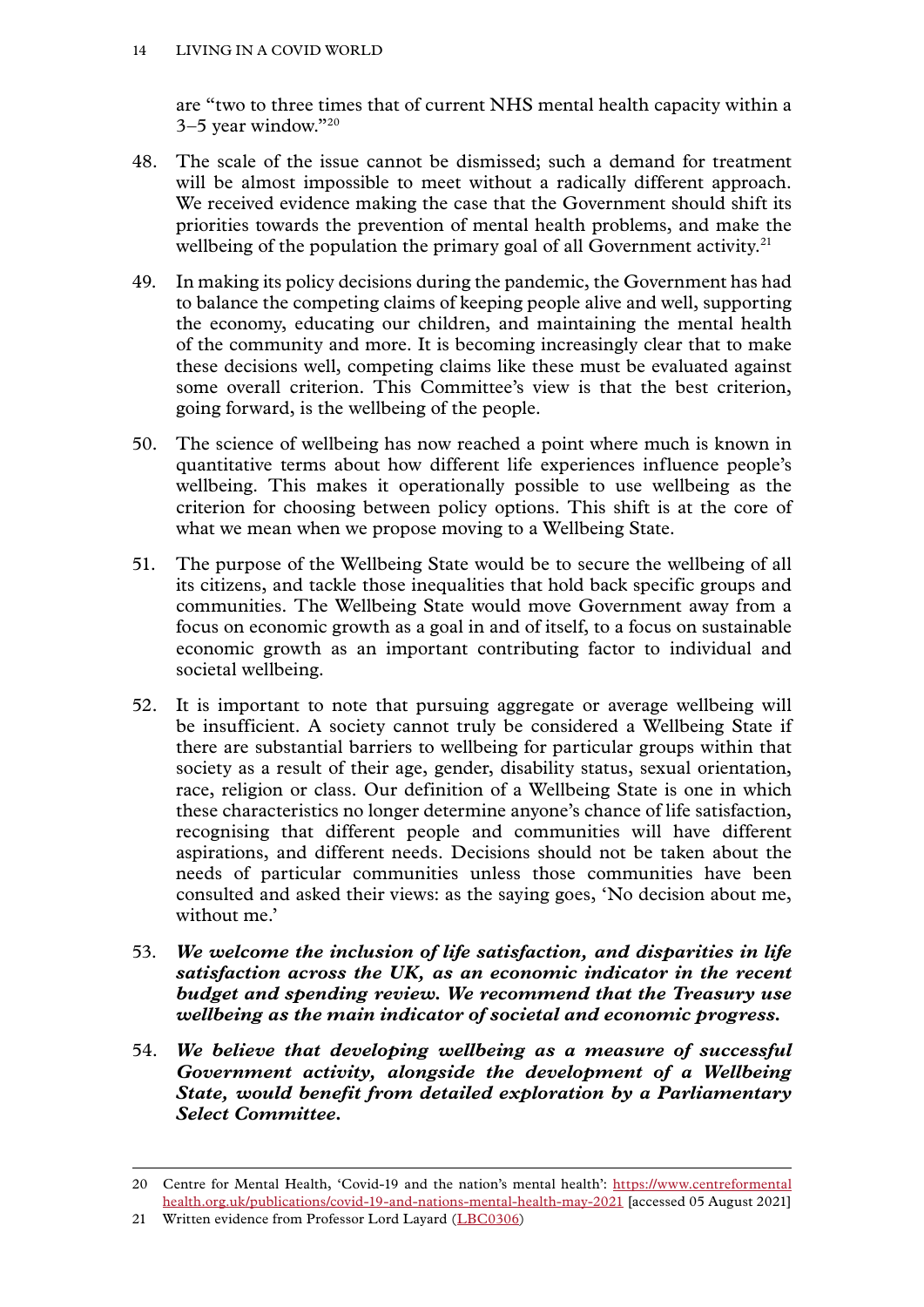#### **Chapter 4: THE ROLE OF SELECT COMMITTEES**

- <span id="page-16-0"></span>55. Beginning our work during the first lockdown, this new Committee was instructed to "undertake a cross-cutting approach", "focused not upon the 'here and now' but … the longer-term implications", potentially including "societal wellbeing, the economy and industrial strategy, cultural and voluntary activity, the role of the UK within international organisations, and environmental and technological developments arising from our response to the pandemic."<sup>22</sup>
- 56. It was a time of extraordinary upheaval and disruption to our daily lives, with Government, academics and businesses all discovering the inadequacy of existing data sources to meet the needs of the pandemic response. New systems were set up to collect data about symptoms, travel patterns, economic activity and more. The efforts put into these innovations helped the Committee understand how difficult it would be to gather the evidence we needed if we only used traditional methods of engagement to reach the public and expert witnesses.
- 57. We therefore agreed to take a slightly different approach to gathering evidence and issued a public call for contributions.<sup>23</sup> We used various methods to hear from thousands of people: organisations and academics who were examining this question themselves, but also large numbers of members of the public. This approach helped the Committee to hear new voices, and allowed us to connect with the lived experiences of citizens through a unique period of time, and give citizens a voice in Parliament at a time when Government was ever-present in people's lives.
- 58. We held an oral evidence session with other organisations who were also collecting views on the long-term implications of COVID-1924 and we had an open call for written evidence that received over 300 responses.25 We held eight online discussion groups with members of the public (including specific sessions with older people, younger people, parents and people with learning disabilities). 37 groups used the discussion packs we created to gather views from a total of over  $4,000$  people,<sup>26</sup> and 366 academics and researchers responded to a survey run for the Committee by the Parliamentary Office of Science and Technology. We also received over 500 social media posts and nearly 6,000 people shared their views via questionnaires created by the campaign group Organise and by the charity Scope.
- 59. However, it has been difficult for the Committee to match our ambition to bring diverse voices into Parliament, to maximise our—and the House's understanding of the complexity and heterogeneity of citizens' experiences

<sup>22</sup> Liaison Committee, *[A Covid-19 Committee](https://publications.parliament.uk/pa/ld5801/ldselect/ldliaison/56/5602.htm)* (1st Report, Session 2019–21, HL Paper 56)

<sup>23</sup> UK Parliament, 'New Committee asks people to share their views on life beyond COVID-19'*:* [https://](https://committees.parliament.uk/committee/460/covid19-committee/news/115318/new-committee-asks-people-to-share-their-views-on-life-beyond-covid19/) [committees.parliament.uk/committee/460/covid19-committee/news/115318/new-committee-asks](https://committees.parliament.uk/committee/460/covid19-committee/news/115318/new-committee-asks-people-to-share-their-views-on-life-beyond-covid19/)[people-to-share-their-views-on-life-beyond-covid19/](https://committees.parliament.uk/committee/460/covid19-committee/news/115318/new-committee-asks-people-to-share-their-views-on-life-beyond-covid19/) [accessed 4 October 2021]

<sup>24</sup> UK Parliament, 'Long-term implications of the pandemic discussed with leading': [https://committees.](https://committees.parliament.uk/committee/460/covid19-committee/news/117273/longterm-implications-of-the-pandemic-discussed-with-leading-organisations/) [parliament.uk/committee/460/covid19-committee/news/117273/longterm-implications-of-the](https://committees.parliament.uk/committee/460/covid19-committee/news/117273/longterm-implications-of-the-pandemic-discussed-with-leading-organisations/)[pandemic-discussed-with-leading-organisations/](https://committees.parliament.uk/committee/460/covid19-committee/news/117273/longterm-implications-of-the-pandemic-discussed-with-leading-organisations/) [accessed 25 November 2021]

<sup>25</sup> UK Parliament, *Call for evidence: Life beyond COVID:* [https://committees.parliament.uk/call-for](https://committees.parliament.uk/call-for-evidence/192/)[evidence/192/](https://committees.parliament.uk/call-for-evidence/192/) [accessed 25 November 2021]

<sup>26</sup> UK Parliament, 'Resources to help schools and community groups contribute to Committee inquiry'*:* [https://committees.parliament.uk/committee/460/covid19-committee/news/115310/](https://committees.parliament.uk/committee/460/covid19-committee/news/115310/resources-to-help-schools-and-community-groups-contribute-to-committee-inquiry/) [resources-to-help-schools-and-community-groups-contribute-to-committee-inquiry/](https://committees.parliament.uk/committee/460/covid19-committee/news/115310/resources-to-help-schools-and-community-groups-contribute-to-committee-inquiry/) [accessed 25 November 2021]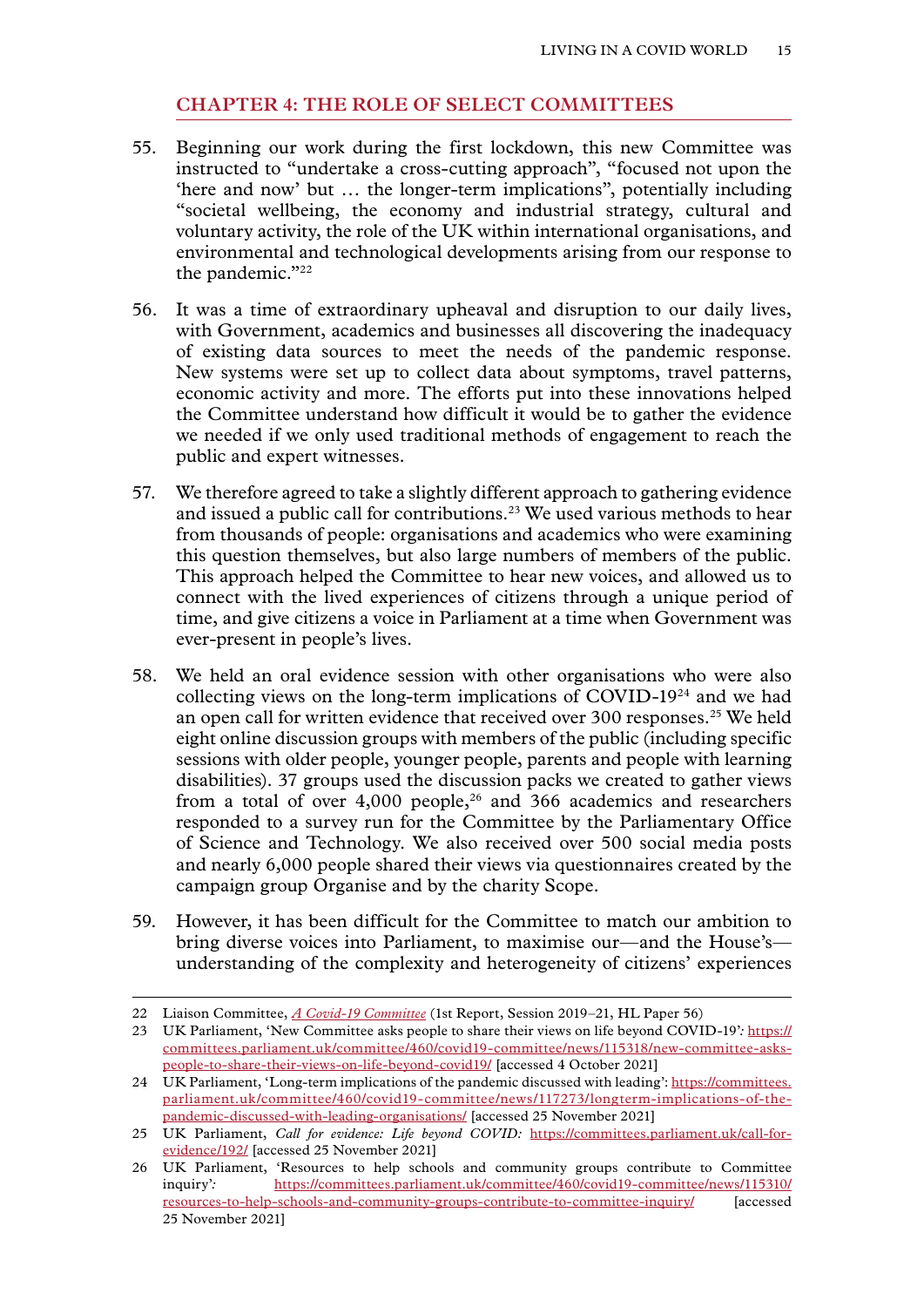during this pandemic, and the implications for the future. This could not have been more important, and yet we did not accomplish all we set out to do.

- 60. Parliament should always strive to connect with, and understand the experience of, the diverse communities that make up our country. However, this Committee set out to gather evidence about a pandemic that is having radically different impacts on people of different ethnicities, widening health and socio-economic inequality, trapping disabled people at home for months on end, and putting new pressures on homeless people, victims of domestic violence, those with serious mental health conditions and more. Given this context, we needed to hear from people who could represent and/or present evidence about these kinds of impacts. It is a matter of enormous regret to us that we failed sufficiently to engage with, and gather evidence from, these marginalised communities.
- 61. *We believe that more needs to be done to ensure that Parliament engages with the diverse communities within the UK. We encourage future Select Committees to consider how best to improve connections between Parliament and the diverse citizens of our country. We encourage future Committees to continue to innovate in methods of public engagement, and invite citizen-led submissions of evidence where appropriate to Committees' work. We want to see Committees improving their methods for finding, and inviting, diverse expert witnesses to give evidence, as well as inviting those with lived experience, to give both written and oral evidence in future, and ensure those from marginalised communities are actively encouraged as well as practically supported to do so.*
- 62. COVID-19 is having a vast and hard to measure impact on the nation's society, economy, and wellbeing. This was always, and remains, an era of fast and accelerating change: shifting global power, the rising threat of climate change; exponential innovation in technology and access to information; demographic change and more. The pandemic is eating up resources and capacity while accelerating these changes and making it harder than ever for governments to keep up. In effect, we are further behind than we could ever have anticipated when it comes to adapting our system of government, our economy, and our society to the challenges of the 21st century.
- 63. As we look beyond the short-term impact of this crisis, we should reflect that COVID-19 is an opportunity to learn lessons about our resilience, and those things we must understand to grapple with the more dramatic developments in the coming decades. We must improve our resilience because future catastrophes could be even worse.
- 64. The proposals set out above would enable us to develop a new approach, building the resilience and the wellbeing of the nation, on the back of a stronger system of government and a shared commitment from all parties, and all tiers of government, to collaborate when it comes to managing the greatest risks we face as a nation.
- 65. Parliamentary Select Committees have a vital role to play in helping us to develop this agenda, propose cross-party approaches, and in effect help the nation to catch up with the shifting policy landscape.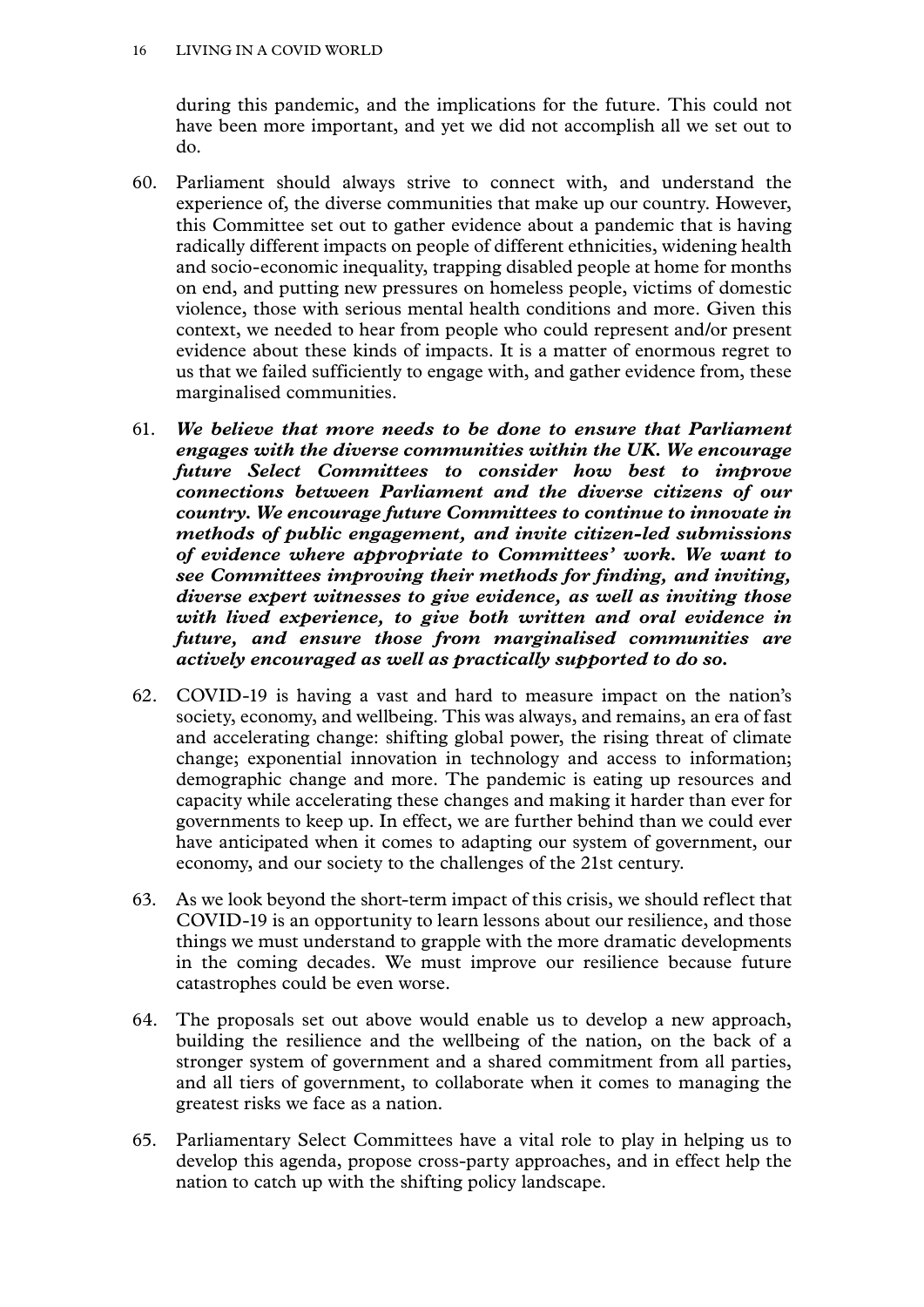- 66. *We encourage other Select Committees to undertake inquiries exploring the impact not just of the pandemic but the wider trends associated with it on their subject-areas, looking five, ten and twenty-years into the future.*
- 67. More specifically, our existing work has highlighted particular areas that should be explored in further detail by the relevant Parliamentary Select Committee.
- 68. *We would like to see Parliamentary Select Committees undertaking urgent work on the long-term implications of the pandemic for those policy areas, such as social care, mental health and climate change, that we did not have an opportunity to explore, as well as undertaking timely follow-up work on the topics, such as inequalities, digital transformation, parents and families, and towns and cities, that we have explored in some detail.*
- 69. We have collected a wealth of evidence on the impact of the pandemic on the lives of people across the country. As such:
- 70. *We encourage future Select Committees to make full use of our evidence when exploring the impact of the pandemic.*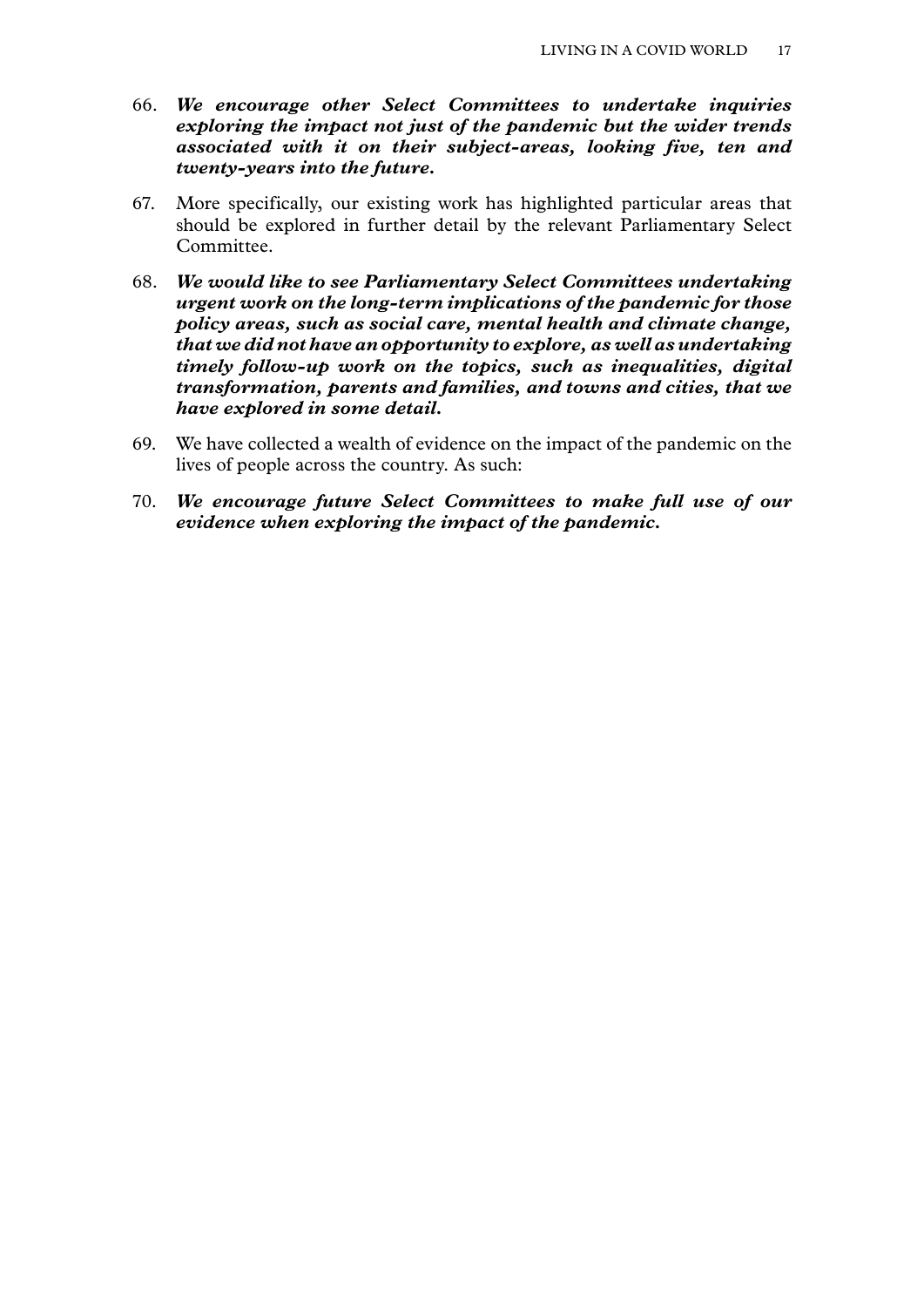# <span id="page-19-0"></span>**Chapter 5: BEYOND DIGITAL—PLANNING FOR A HYBRID WORLD**

- 71. For many of us, one of the defining factors of the pandemic is the increasing proportion of our lives being lived online. Working or learning remotely means a switch to online meetings and lessons. Social distancing requirements meant social lives moved from meeting up in person to online video calls with friends and family, and everything from choirs to book clubs to religious services taking place online. Many healthcare appointments took place, and continue to take place, online, and more of us started, and continue, to shop and bank online. Indeed, the way that the internet enabled many of us to continue to work, learn, trade and access services is what made it possible for governments to introduce the restrictions that they did; the internet enabled many of us to stay home, and to stay safe.
- 72. The potential long-term implications of this rapid acceleration of digital trends was the subject of our next piece of work, and the full report of our inquiry is available on our website.<sup>27</sup>
- 73. While the easing of social distancing restrictions is enabling many of us to go back to doing more offline, it was clear even before the pandemic that the general trend was for more services to be delivered online. As a result of the pandemic, more organisations have invested in the systems and infrastructure required and more of us have tried more aspects of online service delivery, and remote working and learning, and found there are aspects we want to keep.
- 74. The future seems likely to be an increasingly blurred blend of online and offline activity. But what we found in our inquiry was that, as a society, we are nowhere near ready for this hybrid world. The pandemic highlighted that far too many children do not have the devices or internet access to enable them to learn online. We heard how too few teachers and health professionals have been trained in planning and delivering online lessons or in conducting consultations online. It became obvious that many people lacked the skills and confidence to access services remotely: in an age where everything from job opportunities to social housing applications and the best consumer deals depend on internet use, this puts people at a significant disadvantage. At a more systemic level, we found current employment legislation lagging behind technological developments, developed at a time before the rights of online gig workers, concerns about the electronic monitoring of employees or demands for a 'right to switch off' needed to be considered. Mechanisms for approving and evaluating online and digital physical and mental health interventions seemed lacking in comparison to in-person and pharmaceutical treatments. Despite the array of policies and procedures dedicated to child protection and the safeguarding of vulnerable adults in 'the real world', there is no online equivalent.
- 75. It is clear to us that 'digital' has far outgrown the time when it could sit siloed in a single Government department. Every department now needs to consider how every policy and every piece of legislation interacts with the digital world: where there are opportunities for digital innovation to enhance and improve the issues being addressed, and where there are risks. That is

<sup>27</sup> COVID-19 Committee, *[Beyond Digital: Planning for a Hybrid World](https://committees.parliament.uk/publications/5537/documents/56741/default/)* (1st Report, Session 2019–21, HL Paper 263)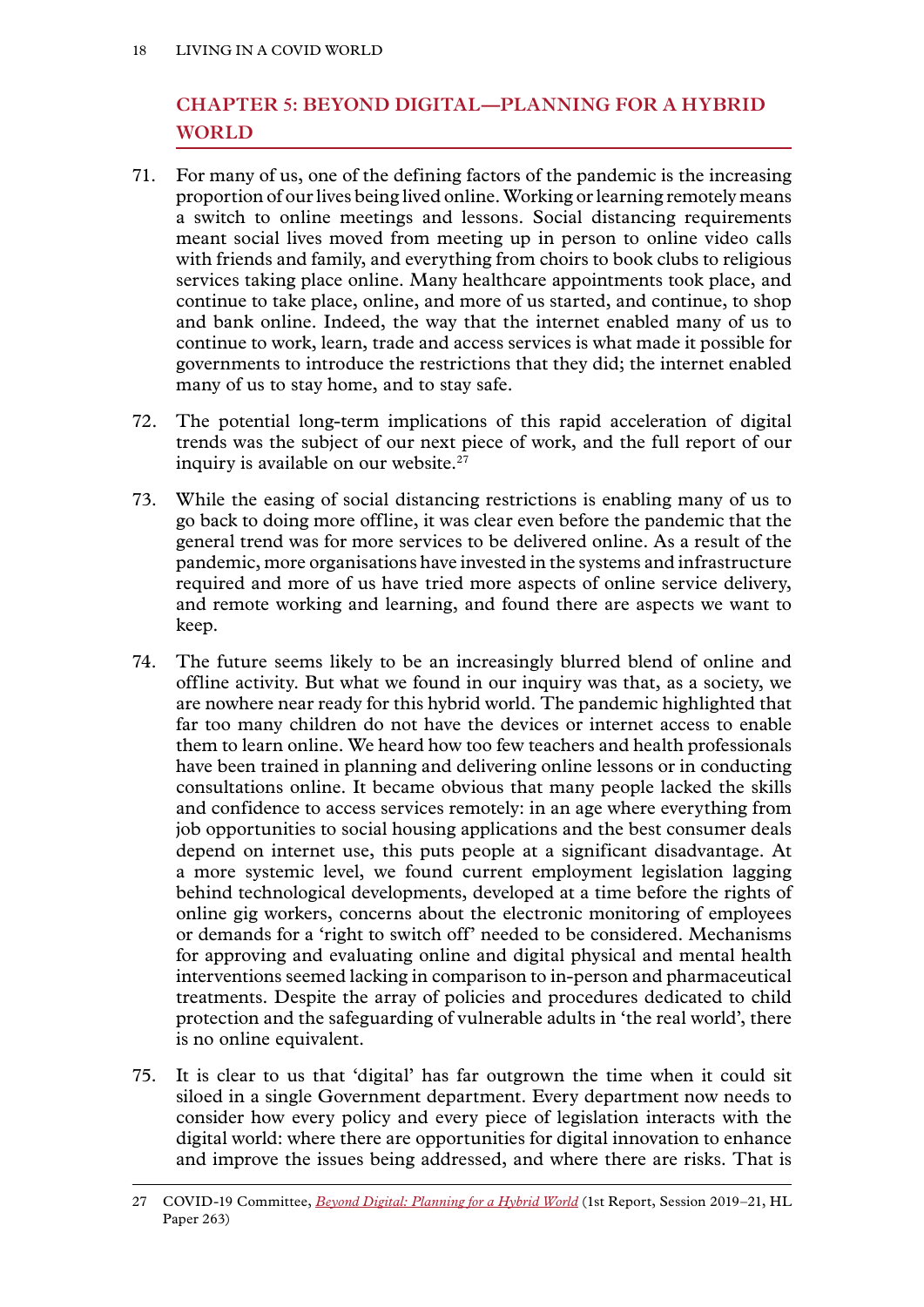why we called for the Cabinet Office to take responsibility, as it does with other cross-cutting issues, for ensuring that rapid action is taken to ensure the United Kingdom can thrive in the hybrid world. We felt this was also the best way to ensure that the inequalities that have been deepened as a result of the shift to online (with poorer people, older people and people from Black and other ethnic minority communities often disadvantaged) were addressed, and not allowed to develop into a new societal divide between the digital 'haves' and 'have nots'. The UK Government rejected this recommendation<sup>28</sup> but, regardless of departmental structures, the need to ensure policy, legislation and society is fit for the post-pandemic hybrid world remains.

- 76. **The pandemic-related acceleration of e-commerce, remote working and learning, online service delivery and business automation highlighted significant gaps in both our policy and legislative framework, and our preparedness as individuals and society for an increasingly online world.**
- 77. *Rather than tackle these issues piecemeal, or letting responsibility sit solely in the Department for Digital, Culture, Media and Sport, the Government needs to ensure that all departments are reviewing how the policy areas for which they are responsible have changed, and will change, as a result of this digital acceleration, including the impact on inequalities.*
- 78. *We would also encourage all Select Committees to consider this in relation to their remits, and scrutinise the relevant Government department/s action on this matter.*
- 79. *Our report makes a number of recommendations, many of which would merit future follow-up. In particular, given the relative lack of attention these issues seem to have received elsewhere, we would draw the House's attention to:*
	- *How well both initial training and Continuous Professional Development is preparing teachers and medical professionals to deliver online;*
	- *Whether patient's rights need to be strengthened in relation to accessing both online and in-person health services;*
	- *How digital healthcare interventions (in both physical and mental healthcare) are being approved and evaluated; and*
	- *The need for employment rights to be suitable for the digital age, including the need for new legislation to provide platform workers with defined and enhanced employment rights, consideration of a right to switch-off and exploration of the use of workplace monitoring and surveillance.*

<sup>28</sup> HM Government, *Government Response to Lords Select Committee on COVID 19 Report "Beyond Digital: Planning for a Hybrid World"* (5 July 2021) p 1: [https://committees.parliament.uk/publications/6623/](https://committees.parliament.uk/publications/6623/documents/79277/default/) [documents/79277/default/](https://committees.parliament.uk/publications/6623/documents/79277/default/) [accessed 1 December 2021]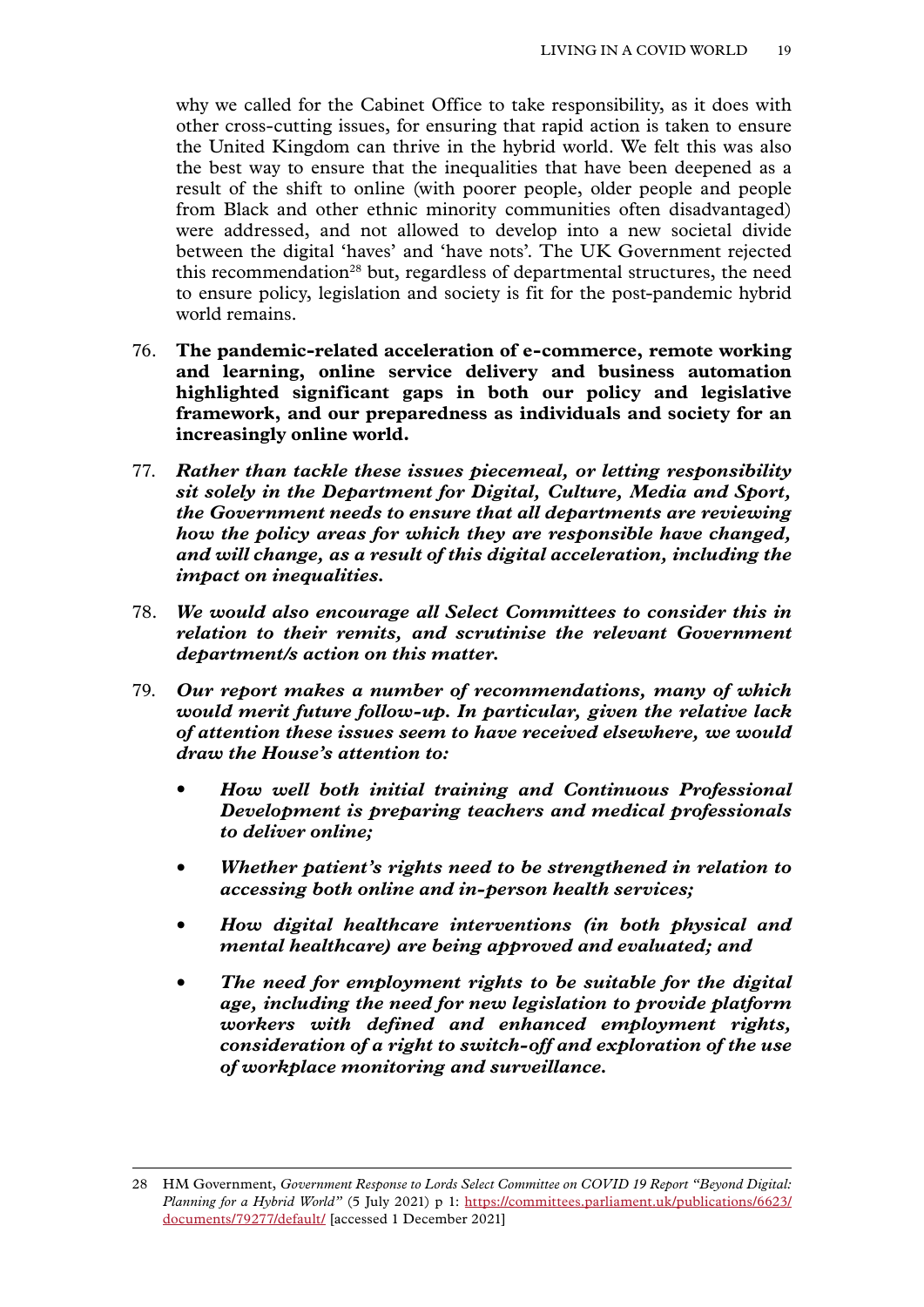# <span id="page-21-0"></span>**Chapter 6: THE LONG-TERM IMPACT OF THE PANDEMIC ON PARENTS AND FAMILIES**

- 80. If one prevailing memory of the pandemic for many people will be endless Zoom calls, another for some will be being 'locked down' and confined to the house as a family. With schools closed to many pupils, many parents working from home, and activities outside the house curtailed by social distancing restrictions, this was a massive change to daily life for many people. While some enjoyed the opportunity to spend more time together, and some children with disabilities, such as autism, found it easier to work in the quiet and familiar environment of their homes, this was not the case for all children and families. Some found the lockdown and related restrictions to be short-term difficulties, for others their impact was, and continues to be, extremely negative.
- 81. It was these potential long-term implications that we made the focus of our next piece of work. We held evidence sessions with charities who support vulnerable families, and with those who deliver the services that will be needed to support parents and families as a result of the pandemic, and we heard directly from parents themselves. We also held a session focusing on the implications for parents' employment. Transcripts of these sessions are available on our website, $29$  alongside the letter that we wrote to the Minister for Children and Families which outlines our key findings and recommendations<sup>30</sup>
- 82. We heard about infants who had not learned to crawl because their housing had such little floor space. We heard about parents who had been left to take "on the burden of doing physio, occupational therapy, [and] speech therapy",31 as well as home-schooling, for their disabled children, as their pre-COVID packages of 24-hour support disappeared overnight. We heard about an increase in domestic abuse, and an increase in the number of children witnessing domestic abuse, increases in child safeguarding concerns and the potential for increasing numbers of children needing to be taken into care. We heard about delays in young children's development as a result of not being able to socialise with other children. And we heard about parents being forced to give up work to look after their children, with mothers in particular concerned about long-term damage to their career prospects as a result.
- 83. It is clear to us that one of the long-term implications of the pandemic will be many more families needing various kinds of support. But it is also clear that, as things stand, this support is not available. Research by Women's Aid found that one in five women experiencing domestic abuse during the pandemic tried to leave but had been unable to access housing or refuge

<sup>29</sup> UK Parliament, 'Parents share their fears about the pandemic's long-term impact': [https://](https://committees.parliament.uk/work/1121/the-longterm-impact-of-the-pandemic-on-parents-and-families/news/155515/parents-share-their-fears-about-the-pandemics-longterm-impact/) [committees.parliament.uk/work/1121/the-longterm-impact-of-the-pandemic-on-parents-and](https://committees.parliament.uk/work/1121/the-longterm-impact-of-the-pandemic-on-parents-and-families/news/155515/parents-share-their-fears-about-the-pandemics-longterm-impact/)[families/news/155515/parents-share-their-fears-about-the-pandemics-longterm-impact/](https://committees.parliament.uk/work/1121/the-longterm-impact-of-the-pandemic-on-parents-and-families/news/155515/parents-share-their-fears-about-the-pandemics-longterm-impact/) [accessed 9 August 2021]

<sup>30</sup> Letter from Baroness Lane-Fox of Soho, Chair of the COVID-19 Select Committee, to Vicky Ford MP, Minister for Children and Families, 23 June 2021: [https://committees.parliament.uk/](https://committees.parliament.uk/publications/6384/documents/70025/default/) [publications/6384/documents/70025/default/](https://committees.parliament.uk/publications/6384/documents/70025/default/) [accessed 1 December 2021]

<sup>31</sup> Outreach session held as part of the COVID-19 Committee's Parents and Families inquiry, 22 April 2021 (Session 2019–21): [https://www.parliament.uk/globalassets/documents/lords-committees/covid-](https://www.parliament.uk/globalassets/documents/lords-committees/covid-19-committee/parents-and-families/c220421-transcript-from-session-with-contactfor-families-with-disabled-children.pdf)[19-committee/parents-and-families/c220421-transcript-from-session-with-contactfor-families-with](https://www.parliament.uk/globalassets/documents/lords-committees/covid-19-committee/parents-and-families/c220421-transcript-from-session-with-contactfor-families-with-disabled-children.pdf)[disabled-children.pdf](https://www.parliament.uk/globalassets/documents/lords-committees/covid-19-committee/parents-and-families/c220421-transcript-from-session-with-contactfor-families-with-disabled-children.pdf) [accessed 1 December 2021]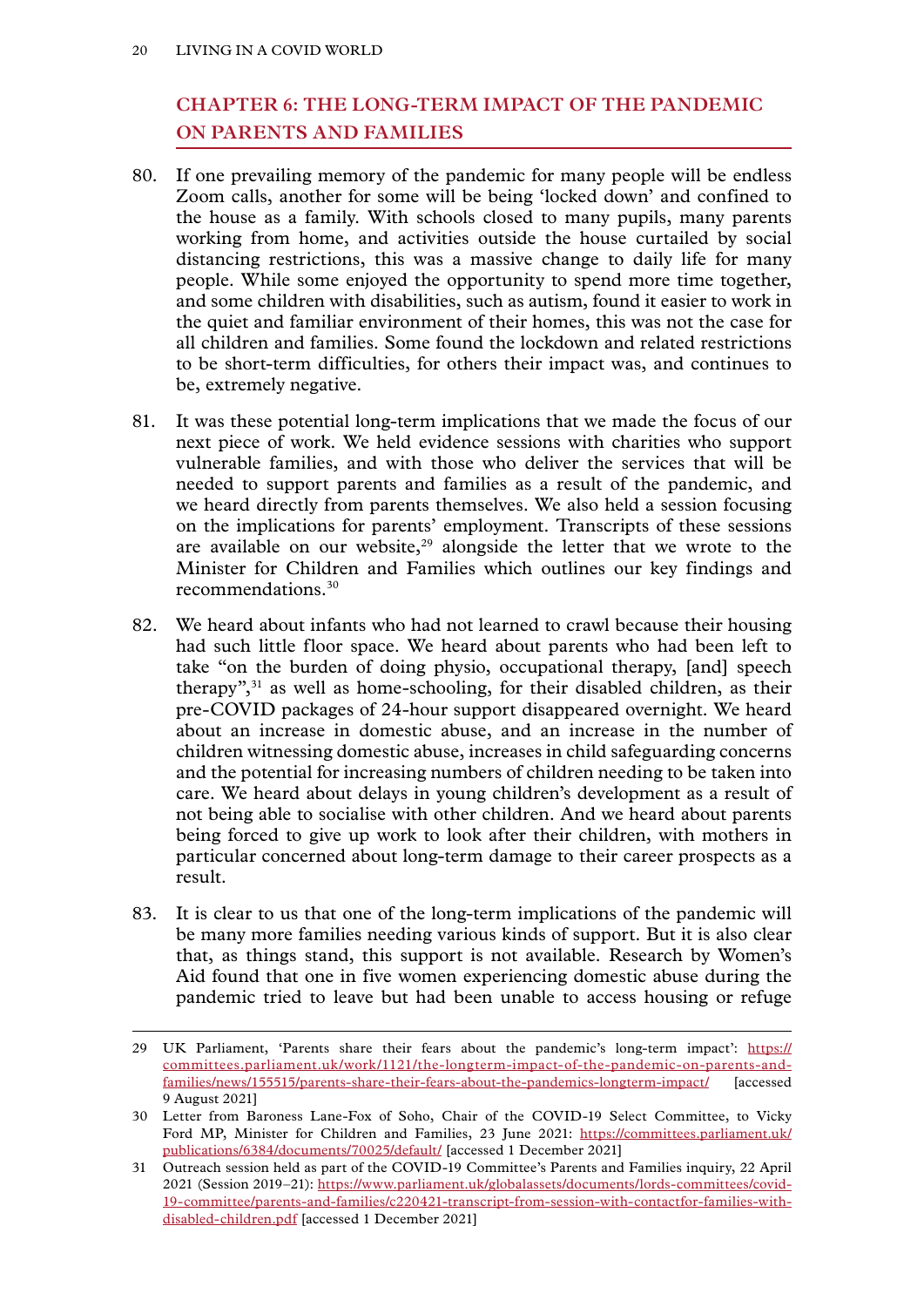space.<sup>32</sup> Even before the pandemic, it had been estimated that children's social care was facing a  $f<sub>1</sub>3.1$  billion funding gap.<sup>33</sup> The Centre for Mental Health has calculated that 10 million people, including 1.5 million children, in England will need support for their mental health as a direct result of the pandemic over the next three to five year: demand two to three times higher than current NHS mental health capacity.34

- 84. The unique set of circumstances that the last 18 months have presented also means that there are aspects of these experiences where no one knows what the long-term implications might be. This seems particularly true in relation to child development. As one witness stated: "In a two year-old's life they have been locked down more than half their life. In a four-year-old's it is 25%. It is enormous; it is massive. I do not think we can underestimate it."<sup>35</sup> Furthermore, there is every likelihood that increased levels and instances of domestic violence will have far-reaching consequences for children in these situations in years to come.
- 85. Given this, we were particularly struck by the lack of attention and resource that is being devoted to helping pre-school children recover and 'catch up'. Only a tiny fraction of the billions the Government has (understandably) provided for educational recovery is available for early years settings and the Nuffield Foundation, Coram Family and Childcare, and the UCL Institute of Education, amongst others, .have raised concerns about the lack of a co-ordinated national response to address "the mounting evidence from Ofsted and others that the disruption in early years services is likely to widen the achievement gap<sup>356</sup> in the emotional and developmental progress of disadvantaged children and their peers.
- 86. **The way that the pandemic confined many families to their houses, and restricted interactions with friends, family and services, has had severe consequences for some. There will be a lasting legacy of increased need for mental health services, domestic abuse services, Local Authority Children's Services, third sector family support services and others, but the evidence we received suggests these services are nowhere near having the capacity to respond to this.**
- 87. *The Government should commit to working with service providers to monitor and forecast the gap between need and capacity over the coming months and years, and to providing the additional funding that will be required to meet that gap.*
- 88. *A number of Parliamentary Select Committees have already begun to examine the impact of the pandemic on these types of services, and we would encourage this scrutiny to continue for at least the next*

<sup>32</sup> Women's Aid, *A perfect storm: The impact of the Covid-19 pandemic on domestic abuse survivors and the services supporting them* (2020): [https://www.womensaid.org.uk/wp-content/uploads/2020/08/A-](https://www.womensaid.org.uk/wp-content/uploads/2020/08/A-Perfect-Storm-August-2020-1.pdf)[Perfect-Storm-August-2020-1.pdf](https://www.womensaid.org.uk/wp-content/uploads/2020/08/A-Perfect-Storm-August-2020-1.pdf) [accessed 1 December 2021]

<sup>33</sup> ADCS, *Building a country that works for all children post COVID-19* (July 2020): [https://adcs.org.uk/](https://adcs.org.uk/assets/documentation/ADCS_Building_a_country_that_works_for_all_children_post_Covid-19.pdf) [assets/documentation/ADCS\\_Building\\_a\\_country\\_that\\_works\\_for\\_all\\_children\\_post\\_Covid-19.pdf](https://adcs.org.uk/assets/documentation/ADCS_Building_a_country_that_works_for_all_children_post_Covid-19.pdf) [accessed 1 December 2021]

<sup>34</sup> Centre for Mental Health, 'Covid-19 and the nation's mental health': [https://www.centreformentalhealth.](https://www.centreformentalhealth.org.uk/publications/covid-19-and-nations-mental-health-may-2021) [org.uk/publications/covid-19-and-nations-mental-health-may-2021](https://www.centreformentalhealth.org.uk/publications/covid-19-and-nations-mental-health-may-2021) [accessed 05 August 2021]

<sup>35</sup> Q [14](https://committees.parliament.uk/oralevidence/2093/html/) (Jane Williams, Founder CEO, The Magpie Project)

<sup>36</sup> Ivan LaValle and Megan Jarvie, 'Old challenges, new concerns: how Covid-19 has magnified inequalities in the childcare system', *Coram Family and Childcare*: [https://www.familyandchildcaretrust.org/how-](https://www.familyandchildcaretrust.org/how-Covid-19-has-magnified-inequalities-in-the-childcare-system)[Covid-19-has-magnified-inequalities-in-the-childcare-system](https://www.familyandchildcaretrust.org/how-Covid-19-has-magnified-inequalities-in-the-childcare-system) [accessed 9 August 2021]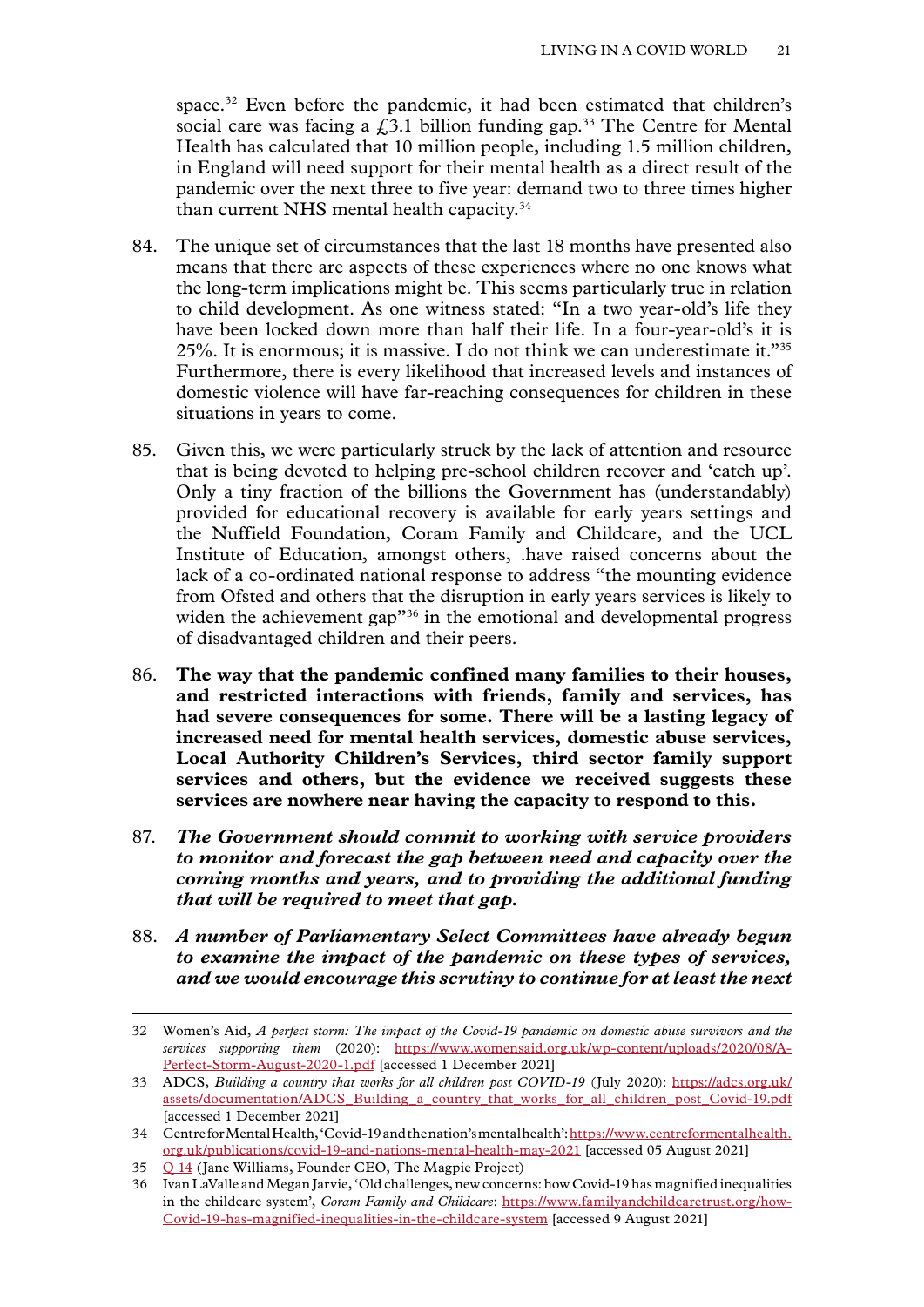*two years: it became clear during our inquiry that it may take some time for those who need help to come forward, or to be identified.*

- 89. *We are particularly concerned at the lack of attention being given to the potential impact of the pandemic on infants and young children. While the long-term consequences for their physical, social and emotional development are unknown, there is emerging evidence of delayed learning and development amongst the most disadvantaged children, in particular.*
- 90. *Staff working in early years settings do not have the training or resource to respond to the different and more challenging needs of those they will now be looking after. The Government should commit to providing adequate funding to support pre-school children to recover from the pandemic, in the same way as it has for school aged children. It should also commit to an ongoing research programme to monitor the impact on these children over the coming years, so that the long-term consequences are fully understood and can be responded to.*
- 91. *How those born, or who were very young children, during the pandemic are faring in twelve months' time might make a fruitful topic for a Parliamentary Select Committee inquiry next year.*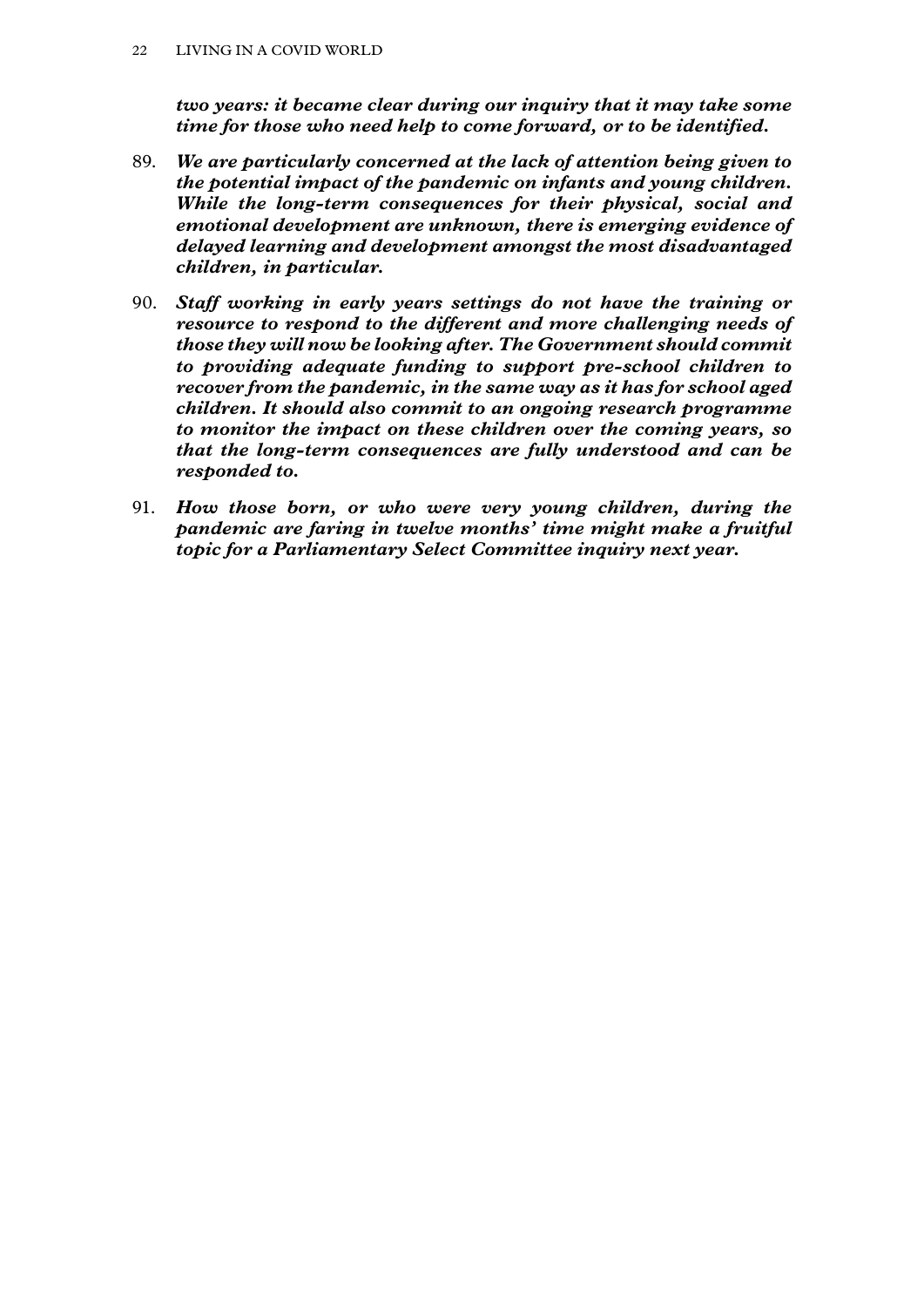# <span id="page-24-0"></span>**Chapter 7: TOWNS AND CITIES: LOCAL POWER IS THE PATH TO RECOVERY**

- 92. Towns and cities are vital to the social and economic wellbeing of the UK, as they provide many of us with the building blocks for our lives—housing, public transport, green spaces, workspaces, public services and leisure opportunities. If towns and cities become dilapidated, with poor housing and green spaces, limited public transport, public transport and leisure opportunities, it is inevitable that people's wellbeing will suffer. If towns and cities are vibrant, with a plentiful supply of high-quality housing and green spaces, reliable and affordable public transport, and a wide range of public services, workspaces and leisure opportunities people's wellbeing will tend to improve and people may feel better about themselves and their lives.
- 93. Towns and cities are at the very heart of our country, with approximately 55% of the population living in these urban areas, and these areas representing approximately 60% of the economy, on a jobs and output measure.37 As such, the importance of towns and cities to our lives cannot be overemphasised, and neither can the impact of the pandemic on our urban areas. The seismic changes brought about by the COVID-19 pandemic—in our shopping habits, working patterns, and leisure activities—has had a devastating impact on our towns and cities. As such, we no longer have any choice, but to reimagine the towns and cities of the future, as any attempt to revert to business as usual is likely to be like trying to stop the tide.
- 94. This is why our last substantive inquiry concentrated on towns and cities, and specifically on larger towns and smaller cities—defined as cities outside London and the 11 core cities of Belfast, Birmingham, Bristol, Cardiff, Glasgow, Leeds, Liverpool, Manchester, Newcastle, Nottingham and Sheffield.<sup>38</sup>
- 95. As part of this inquiry, we developed our proposals for the future of our towns and cities, by exploring the impact of COVID-19 on towns and cities, and how it has changed our relationship with, and the dynamic within, those urban areas. Our inquiry concentrated on the long-term impact of the pandemic on large towns and smaller cities, focussing particularly on housing and green spaces, the changing nature of employment and public transport provision. Building on the evidence received from businesses, town planners, transport providers, think tanks and academics, we then explored, with local authority leaders, the potential to develop and implement an innovative plan for the future of our towns and cities. Transcripts of these sessions are available on our website,39 alongside our report—Towns and Cities: Local Power is the Path to Recovery—which outlines our key findings and recommendations.<sup>40</sup>
- 96. Underlying our plan for the future of towns and cities is a need to empower town and city leadership. We want to see:

<sup>37</sup> O 2 (Andrew Carter, Centre for Cities)

<sup>38</sup> Core Cities UK, 'The 11 core cities': <https://www.corecities.com/cities>[accessed 1 December 2021]

<sup>39</sup> Oral evidence taken before the COVID-19 Committee, inquiry on The long-term impact of the pandemic on towns and cities (Session 2021–22): https://committees.parliament.uk/work/1229/ [https://committees.parliament.uk/work/1229/](https://committees.parliament.uk/work/1229/the-longterm-impact-of-the-pandemic-on-towns-and-cities/publications/oral-evidence/) [the-longterm-impact-of-the-pandemic-on-towns-and-cities/publications/oral-evidence/](https://committees.parliament.uk/work/1229/the-longterm-impact-of-the-pandemic-on-towns-and-cities/publications/oral-evidence/) [accessed 19 November 2021]

<sup>40</sup> COVID-19 Committee, *[Towns and Cities: Local Power is the Path to Recovery](https://publications.parliament.uk/pa/ld5802/ldselect/ldcvd19/115/11502.htm)* (2nd Report, Session 2021–22, HL Paper 115)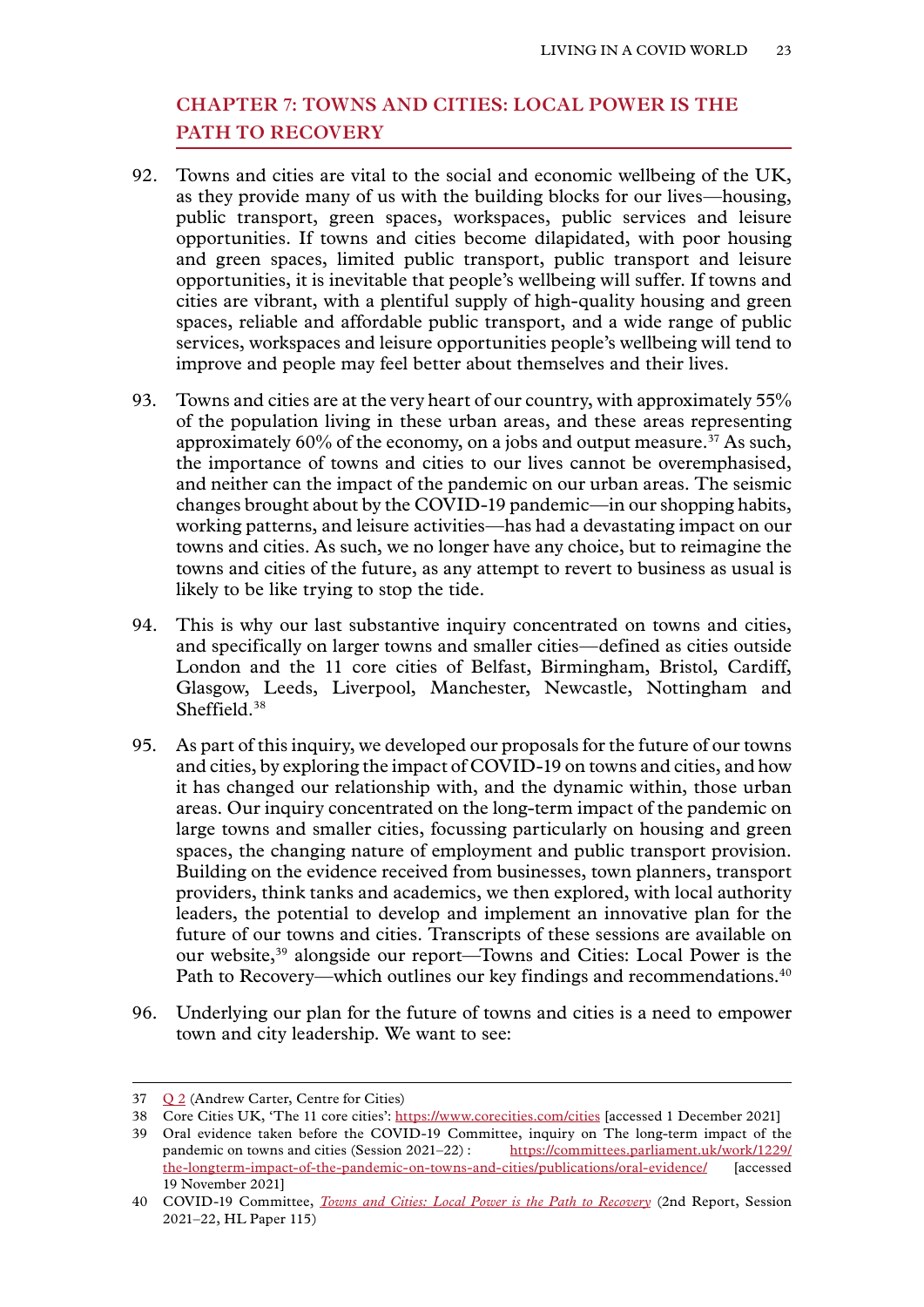- *The UK Government outlining, in its Levelling Up White Paper, its plans for further financial and legislative devolution of powers, to enable local authority leaders to deliver regeneration policies tailored to the needs of their specific areas;*
- *The Treasury Select Committee and Lords' Economic Affairs Committee undertaking a detailed inquiry into the potential for introducing a new hypothecated online sales tax, paid by the consumer, to balance decreasing revenue from business rates;*
- *The UK Government introducing three-year rolling local government financial settlement, at an increased level; and*
- *The UK Government agreeing with the Local Government Association to create an improved resources equalisation scheme.*
- 97. Our most successful towns and cities have a strong blend of housing, retail, workplaces and leisure opportunities. To bring about this blended approach in all our towns and cities, we want to see:
	- *The UK Government providing financial support to local authority leaders to enable the establishment of work hubs, pop-up retail units and arts and culture provision in our towns and cities;*
	- *The UK Government working with local authorities to develop a blended approach to housing in our towns and cities; and*
	- *The UK Government working with local authorities to develop a blended approach to public service provision in our towns and cities.*
- 98. We want to see tackling inequalities at the heart of local authorities' regeneration plans by:
	- *Developing a method for actively engaging with the different groups, communities and neighbourhoods within their towns and cities, and ensure that these views are acted upon in developing their regeneration plans;*
	- • *Ensuring that investment in housing, public transport, public services and green spaces in town and city centres, is matched by the same investment in housing, public transport, public services and green spaces in those neighbourhoods that risk being left behind; and*
	- *Developing a process for mainstreaming the consideration of inequalities when assessing proposals for improving housing, green spaces, public transport provision and public services, and ensuring that the views, and needs, of specific groups and communities are at the heart of the decision-making process.*
- 99. We were unable to undertake a detailed exploration of all aspects of the future of towns and cities, and would like to see other Select Committees exploring some of the emerging themes from our work, including: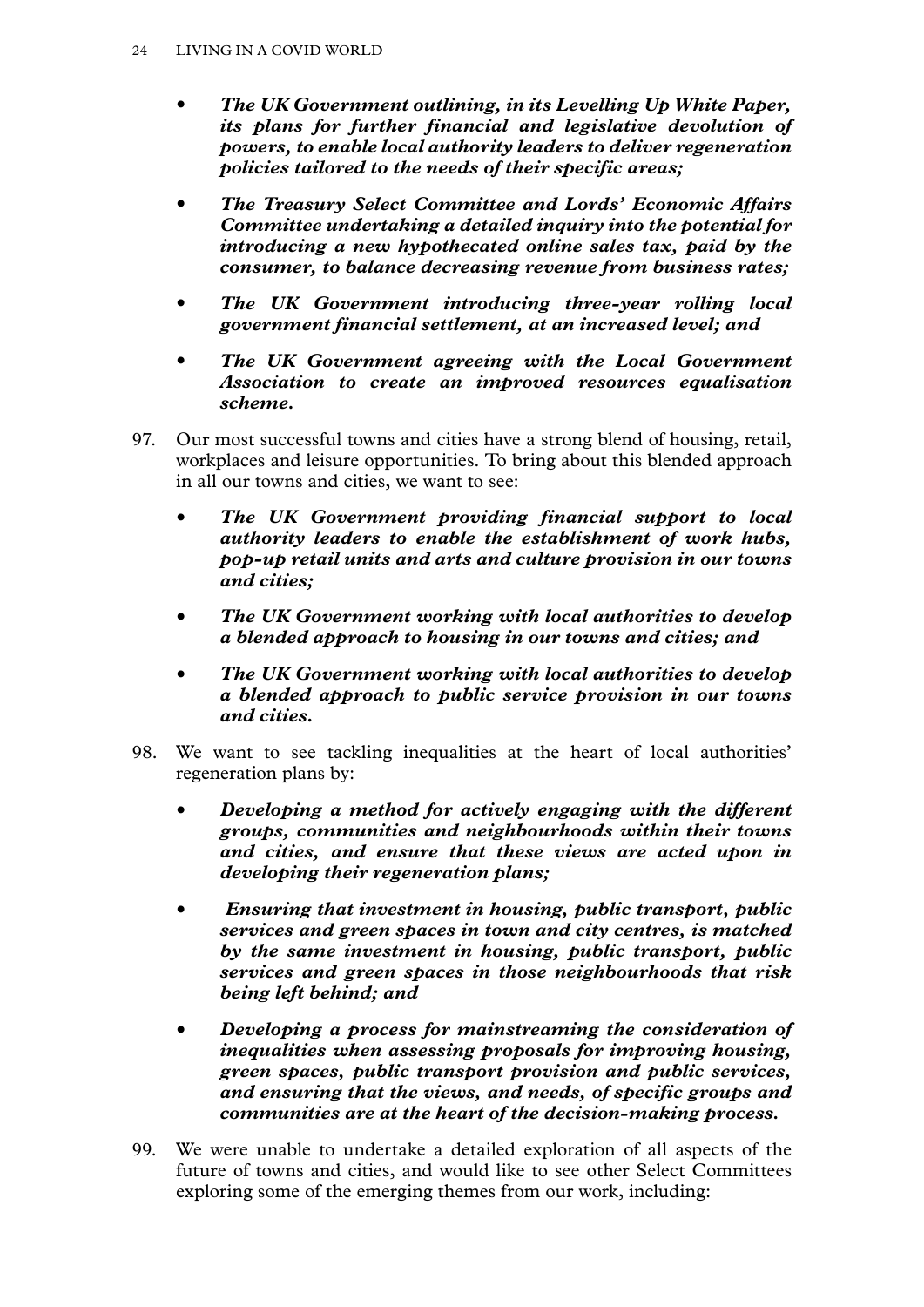- *We encourage the Women and Equalities Select Committee to undertake a detailed inquiry exploring inequalities in our towns and cities; and*
- *We encourage the Transport Select Committee to undertake a detailed inquiry exploring the potential for introducing intermodal ticketing and payment systems for public transport in our towns and cities, alongside its potential impact on passenger numbers.*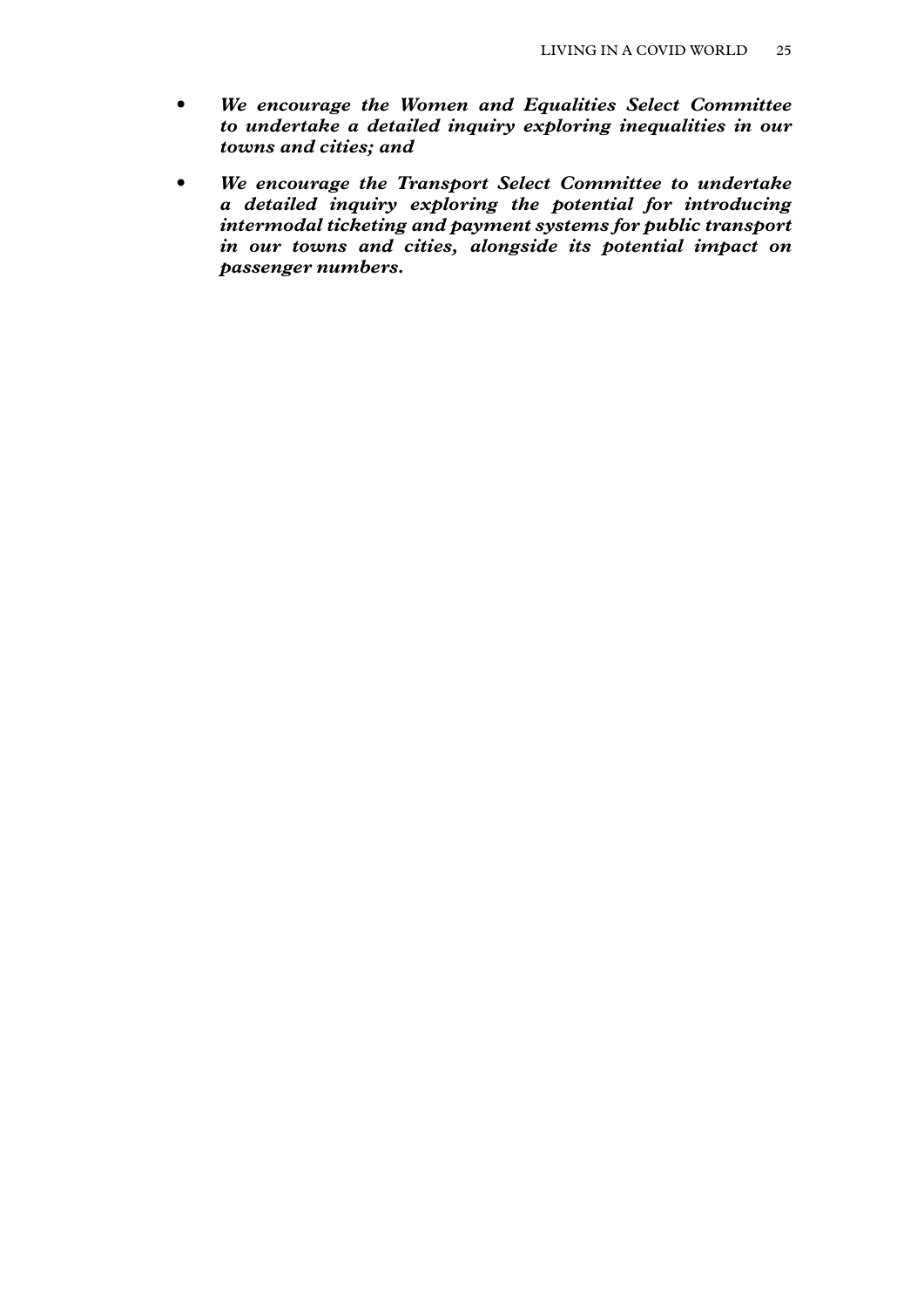#### **SUMMARY OF CONCLUSIONS AND RECOMMENDATIONS**

- <span id="page-27-0"></span>1. *Building on existing work exploring the relationship between health outcomes and socio-economic factors, we want to see the Office for Health Improvement and Disparities working with other Government departments and devolved administrations to assess lessons learned during the pandemic about the socioeconomic determinants of health, and within that, racial disparities in treatment, care and outcomes. Co-ordinated Government policy should prioritise narrowing the gap in healthy life expectancy so that no one group is left behind.* (Paragraph 35)
- 2. *Renewed efforts to build trusted relationships between the state and all groups within society, including racial and religious groups, young people, disabled people and others. Resilience requires us to recognise the different needs of these communities when it comes to building trust, and investing in building relationships over the*  long-term. The Department of Levelling Up and Communities should conduct *an assessment of the relationship between both the national and local state and communities, and develop a plan for improving trust over time.* (Paragraph 36)
- 3. *Major efforts to build social capital through community-level public service innovation. This should start with a new wave of devolution to return power to local government, and beyond to local communities. The Department for Levelling Up and Communities should move to a three-year rolling financial settlement for local authorities, enabling them to plan more effectively and plan for the transformation of services, in partnership with community-level organisations.* (Paragraph 37)
- 4. *The Department for Digital, Culture, Media and Sport should make a renewed commitment to digital inclusion, including increasing access to affordable devices and data, and increasing digital skills training. Training and support for excluded people and communities will be best delivered in partnership with community organisations.* (Paragraph 38)
- 5. *The Online Safety Bill is a welcome effort to bring greater regulation to the online information economy, and reduce the harmful impact of disinformation and misinformation. There will, no doubt, be pressure to dilute the impact of these proposals and the Government must stand firm in resisting such pressure. Alongside this, the Department for Digital, Culture, Media and Sport should work with platforms, media organisations and civil society to publish the lessons learned about our information systems from the pandemic, and build a public shared plan for industry, civic and Government approach in any future crisis.* (Paragraph 39)
- 6. *A new settlement between the devolved nations and the UK Government to better clarify roles and responsibilities, and build enduring agreements on issues that affect all the nations of the United Kingdom.* (Paragraph 43)
- 7. *The Cabinet Office should pull together an interdisciplinary team to co-ordinate the development of long-term policy planning, and implementation.* (Paragraph 44)
- 8. *A longer-term approach to funding public services and local government. In particular, we recommend in our Towns and Cities report that local government should move as swiftly as possible to a rolling three-year funding settlement.*  (Paragraph 45)
- 9. *A new approach to efficiency, recognising the importance of some redundancy of provision in public services. In effect, the pandemic reminds us that surge capacity is an essential component of resilience, even if it looks expensive during normal times.*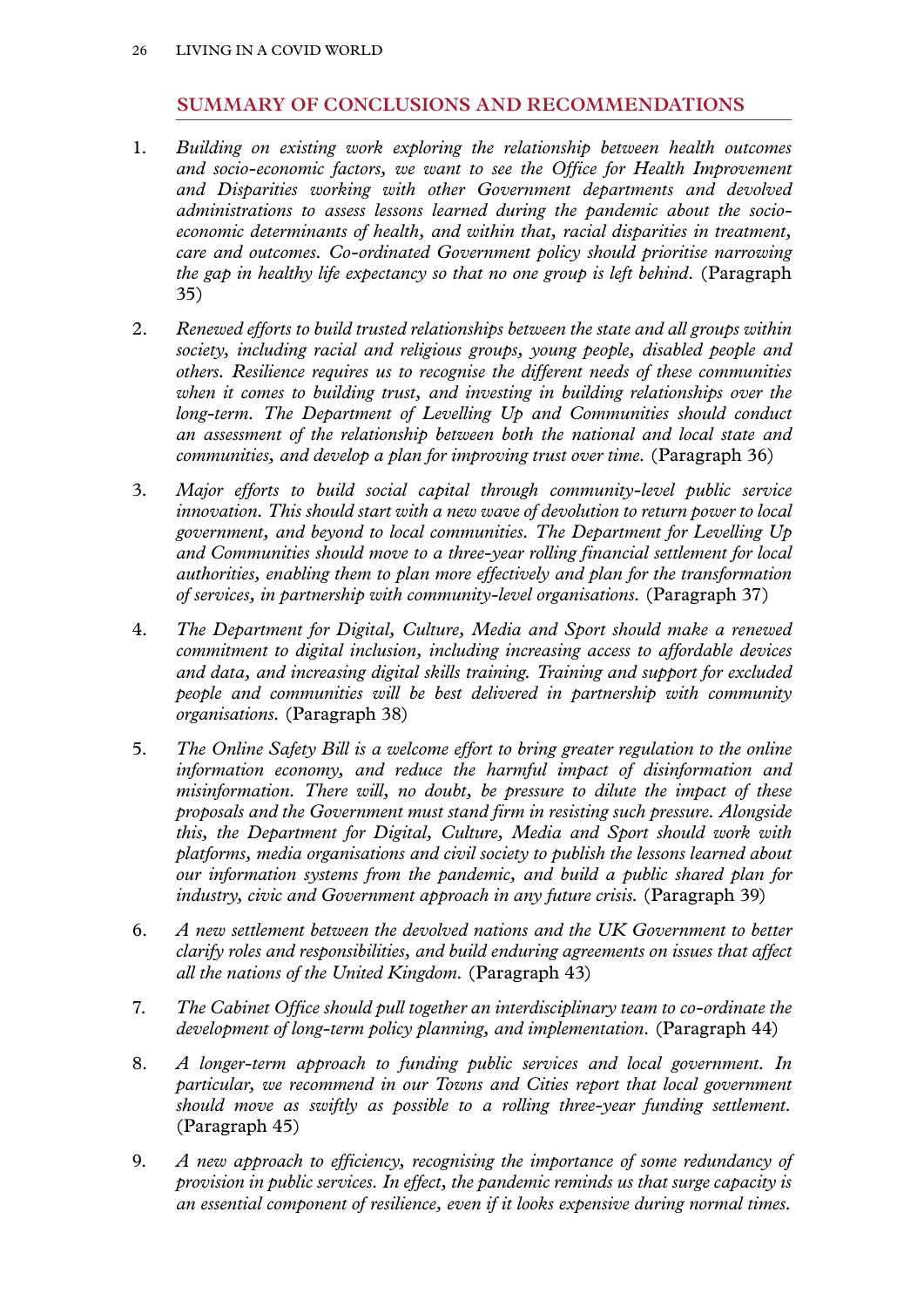*This will require a major shift in our approach to workforce planning, in particular, which will need to continue to leverage volunteer and community capacity in a systematic way, alongside formal provision. In effect, we need to move away from a "just in time" model of provision to a "just in case" model for many services.*  (Paragraph 46)

- 10. *We welcome the inclusion of life satisfaction, and disparities in life satisfaction across the UK, as an economic indicator in the recent budget and spending review. We recommend that the Treasury use wellbeing as the main indicator of societal and economic progress.* (Paragraph 53)
- 11. *We believe that developing wellbeing as a measure of successful Government activity, alongside the development of a Wellbeing State, would benefit from detailed exploration by a Parliamentary Select Committee.* (Paragraph 54)
- 12. *We believe that more needs to be done to ensure that Parliament engages with the diverse communities within the UK. We encourage future Select Committees to consider how best to improve connections between Parliament and the diverse citizens of our country. We encourage future Committees to continue to innovate in methods of public engagement, and invite citizen-led submissions of evidence where appropriate to Committees' work. We want to see Committees improving their methods for finding, and inviting, diverse expert witnesses to give evidence, as well as inviting those with lived experience, to give both written and oral evidence in future, and ensure those from marginalised communities are actively encouraged as well as practically supported to do so.* (Paragraph 61)
- 13. *We encourage other Select Committees to undertake inquiries exploring the impact not just of the pandemic but the wider trends associated with it on their subjectareas, looking five, ten and twenty-years into the future.* (Paragraph 66)
- 14. *We would like to see Parliamentary Select Committees undertaking urgent work on the long-term implications of the pandemic for those policy areas, such as social care, mental health and climate change, that we did not have an opportunity to explore, as well as undertaking timely follow-up work on the topics, such as inequalities, digital transformation, parents and families, and towns and cities, that we have explored in some detail.* (Paragraph 68)
- 15. *We encourage future Select Committees to make full use of our evidence when exploring the impact of the pandemic.* (Paragraph 70)
- 16. The pandemic-related acceleration of e-commerce, remote working and learning, online service delivery and business automation highlighted significant gaps in both our policy and legislative framework, and our preparedness as individuals and society for an increasingly online world. (Paragraph 76)
- 17. *Rather than tackle these issues piecemeal, or letting responsibility sit solely in the Department for Digital, Culture, Media and Sport, the Government needs to ensure that all departments are reviewing how the policy areas for which they are responsible have changed, and will change, as a result of this digital acceleration, including the impact on inequalities.* (Paragraph 77)
- 18. *We would also encourage all Select Committees to consider this in relation to their remits, and scrutinise the relevant Government department/s action on this matter.*  (Paragraph 78)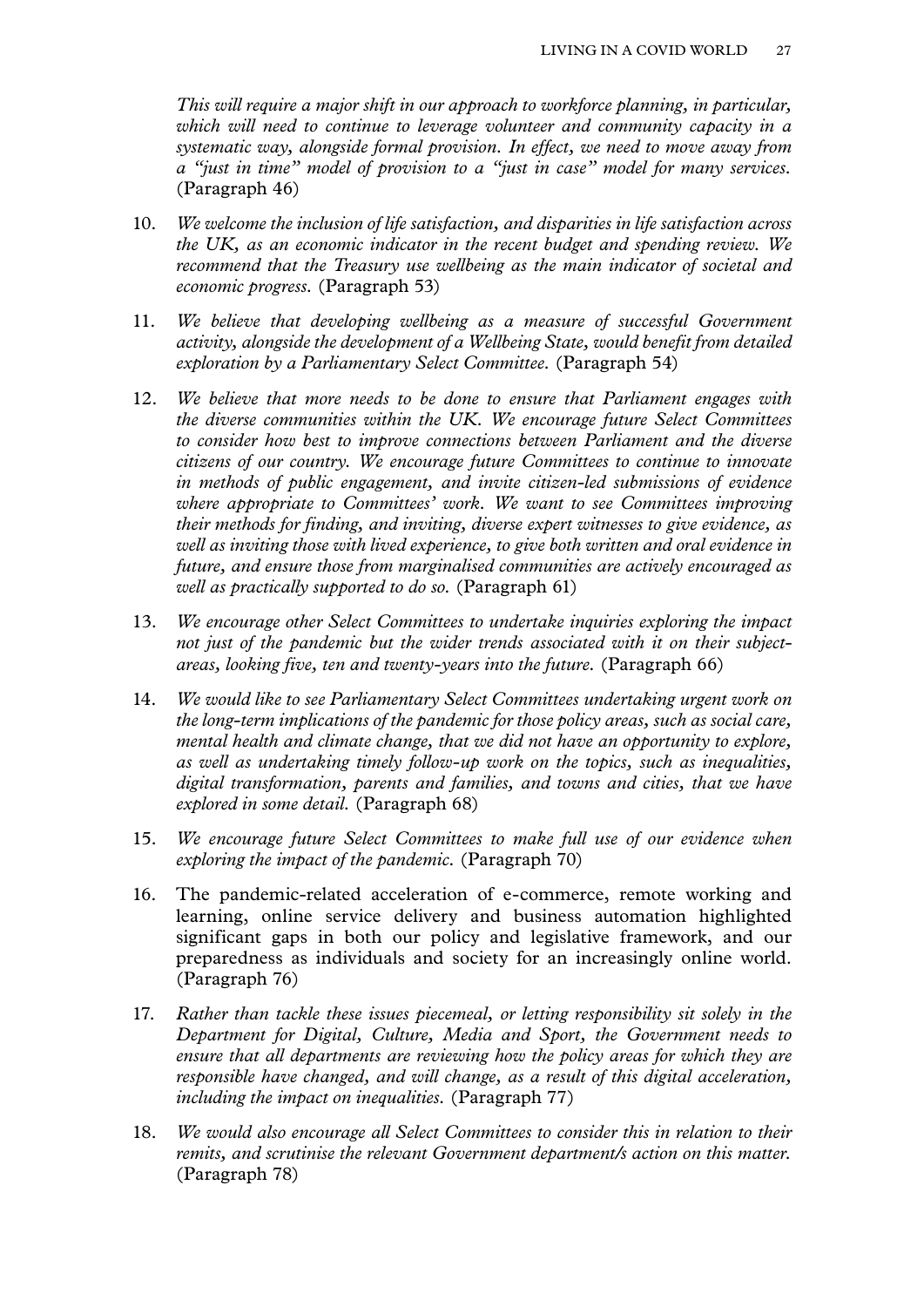- 19. *Our report makes a number of recommendations, many of which would merit future follow-up. In particular, given the relative lack of attention these issues seem to have received elsewhere, we would draw the House's attention to:* (Paragraph 79)
- 20. *How well both initial training and Continuous Professional Development is preparing teachers and medical professionals to deliver online;* (Paragraph 79)
- 21. *Whether patient's rights need to be strengthened in relation to accessing both online and in-person health services;* (Paragraph 79)
- 22. *How digital healthcare interventions (in both physical and mental healthcare) are being approved and evaluated; and* (Paragraph 79)
- 23. *The need for employment rights to be suitable for the digital age, including the need for new legislation to provide platform workers with defined and enhanced employment rights, consideration of a right to switch-off and exploration of the use of workplace monitoring and surveillance.* (Paragraph 79)
- 24. The way that the pandemic confined many families to their houses, and restricted interactions with friends, family and services, has had severe consequences for some. There will be a lasting legacy of increased need for mental health services, domestic abuse services, Local Authority Children's Services, third sector family support services and others, but the evidence we received suggests these services are nowhere near having the capacity to respond to this. (Paragraph 86)
- 25. *The Government should commit to working with service providers to monitor and forecast the gap between need and capacity over the coming months and years, and to providing the additional funding that will be required to meet that gap.* (Paragraph 87)
- 26. *A number of Parliamentary Select Committees have already begun to examine the impact of the pandemic on these types of services, and we would encourage this scrutiny to continue for at least the next two years: it became clear during our inquiry that it may take some time for those who need help to come forward, or to be identified.* (Paragraph 88)
- 27. *We are particularly concerned at the lack of attention being given to the potential impact of the pandemic on infants and young children. While the long-term consequences for their physical, social and emotional development are unknown, there is emerging evidence of delayed learning and development amongst the most disadvantaged children, in particular.* (Paragraph 89)
- 28. *Staff working in early years settings do not have the training or resource to respond to the different and more challenging needs of those they will now be looking after. The Government should commit to providing adequate funding to support pre-school children to recover from the pandemic, in the same way as it has for school aged children. It should also commit to an ongoing research programme to monitor the impact on these children over the coming years, so that the long-term consequences are fully understood and can be responded to.* (Paragraph 90)
- 29. *How those born, or who were very young children, during the pandemic are faring in twelve months' time might make a fruitful topic for a Parliamentary Select Committee inquiry next year.* (Paragraph 91)
- 30. *The UK Government outlining, in its Levelling Up White Paper, its plans for further financial and legislative devolution of powers, to enable local authority*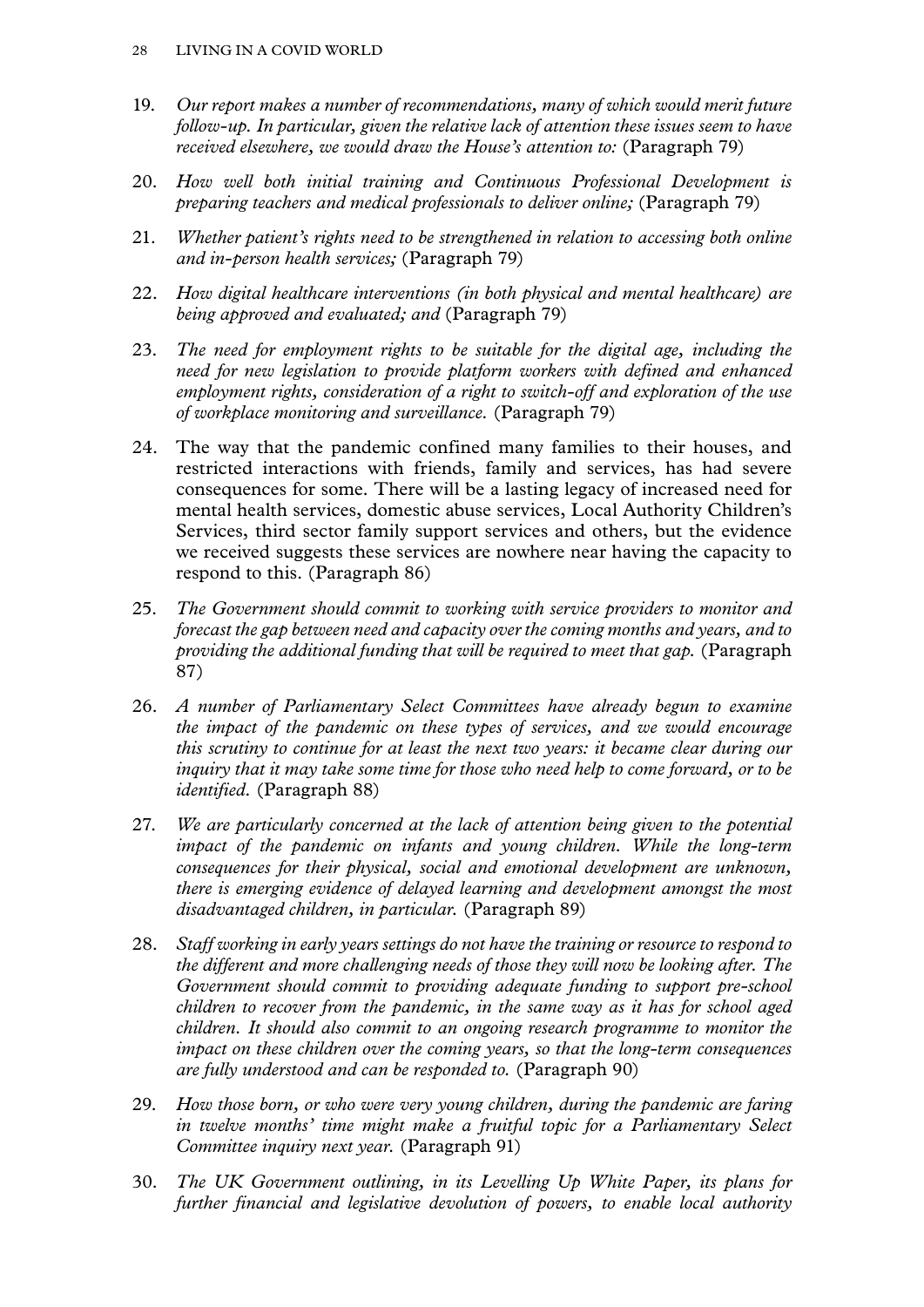*leaders to deliver regeneration policies tailored to the needs of their specific areas;*  (Paragraph 96)

- 31. *The Treasury Select Committee and Lords' Economic Affairs Committee undertaking a detailed inquiry into the potential for introducing a new hypothecated online sales tax, paid by the consumer, to balance decreasing revenue from business rates;* (Paragraph 96)
- 32. *The UK Government introducing three-year rolling local government financial settlement, at an increased level; and* (Paragraph 96)
- 33. *The UK Government agreeing with the Local Government Association to create an improved resources equalisation scheme.* (Paragraph 96)
- 34. *The UK Government providing financial support to local authority leaders to enable the establishment of work hubs, pop-up retail units and arts and culture provision in our towns and cities;* (Paragraph 97)
- 35. *The UK Government working with local authorities to develop a blended approach to housing in our towns and cities; and* (Paragraph 97)
- 36. *The UK Government working with local authorities to develop a blended approach to public service provision in our towns and cities.* (Paragraph 97)
- 37. *Developing a method for actively engaging with the different groups, communities and neighbourhoods within their towns and cities, and ensure that these views are acted upon in developing their regeneration plans;* (Paragraph 98)
- 38. *Ensuring that investment in housing, public transport, public services and green spaces in town and city centres, is matched by the same investment in housing, public transport, public services and green spaces in those neighbourhoods that risk being left behind; and* (Paragraph 98)
- 39. *Developing a process for mainstreaming the consideration of inequalities when assessing proposals for improving housing, green spaces, public transport provision and public services, and ensuring that the views, and needs, of specific groups and communities are at the heart of the decision-making process.* (Paragraph 98)
- 40. *We encourage the Women and Equalities Select Committee to undertake a detailed inquiry exploring inequalities in our towns and cities; and* (Paragraph 99)
- 41. *We encourage the Transport Select Committee to undertake a detailed inquiry exploring the potential for introducing intermodal ticketing and payment systems for public transport in our towns and cities, alongside its potential impact on passenger numbers.* (Paragraph 99)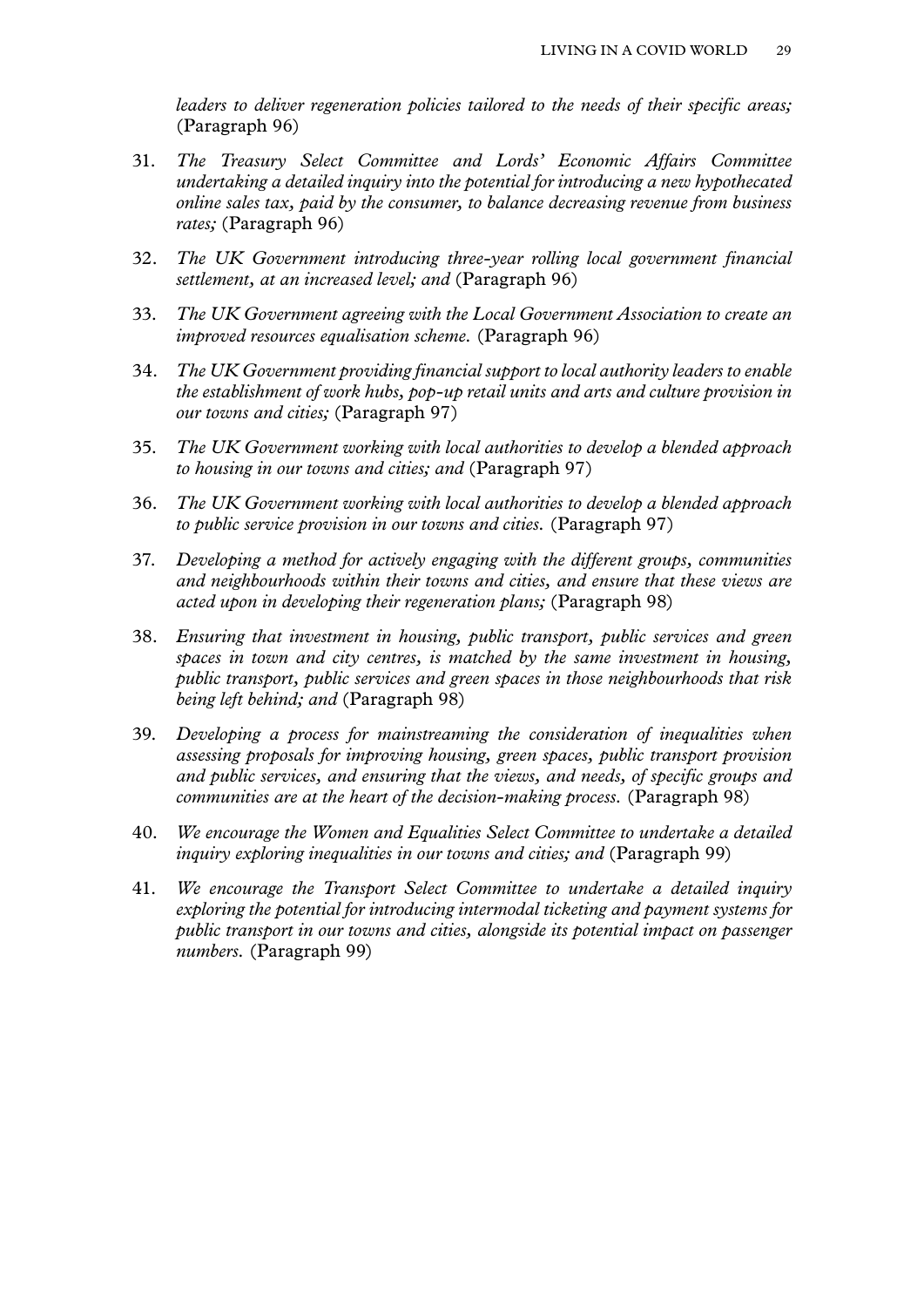# <span id="page-31-0"></span>**Appendix 1: LIST OF MEMBERS AND DECLARATIONS OF INTEREST**

#### **Members**

Lord Alderdice Baroness Benjamin Lord Elder Baroness Fraser of Craigmaddie (appointed 10 June 2021) Lord Hain Lord Harris of Haringey Baroness Jay of Paddington Lord Kamall (appointed 10 June 2021, resigned 17 September 2021) Baroness Lane-Fox of Soho (Chair) Baroness Morgan of Cotes Lord Pickles Baroness Young of Hornsey

#### **Declarations of Interest**

| Lord Alderdice |
|----------------|
|----------------|

*Retired NHS medical practioner with a small research and risk analysis company (not paid for any work in relation to COVID-19)President and Director, ARTIS (Europe) Ltd*

Baroness Benjamin

No relevant interests declared Lord Elder

*No relevant interests declared*

Baroness Fraser of Craigmaddie

*Chief Executive Officer, Cerebral Palsy Scotland Chair, Scottish Government National Advisory Committee for Neurological Conditions*

*Trustee, The Neurological Alliance of Scotland*

*Board Member, Creative Scotland*

*Board Member, The Office of the Scottish Charity Regulator (OSCR)*

#### Lord Hain

*No relevant interests declared*

Lord Harris of Haringey

*Chair, Toby Harris Associates*

*Chair, National Trading Standards (until end-September 2021)*

*Chair, Independent Reference Group, National Crime Agency*

*Chair, National Preparedness Commission*

*Chair, Fundraising Regulator*

*Independent Reviewer, London's Preparedness for a Terrorist Attack*

*Chair, General Dental Council (from October 2021)*

- *Co-President, London Councils*
- *Board Member, Resilience First*

*President, Institute for Strategic Risk Management*

*Member, APIS Advisory Board (May to September 2021)*

*Board Member, Cyber Security Challenge UK 9ntil end-April 2021)*

Baroness Jay of Paddington

*No relevant interests declared*

Lord Kamall

*Professor of Politics and International Relations, St Mary's University*